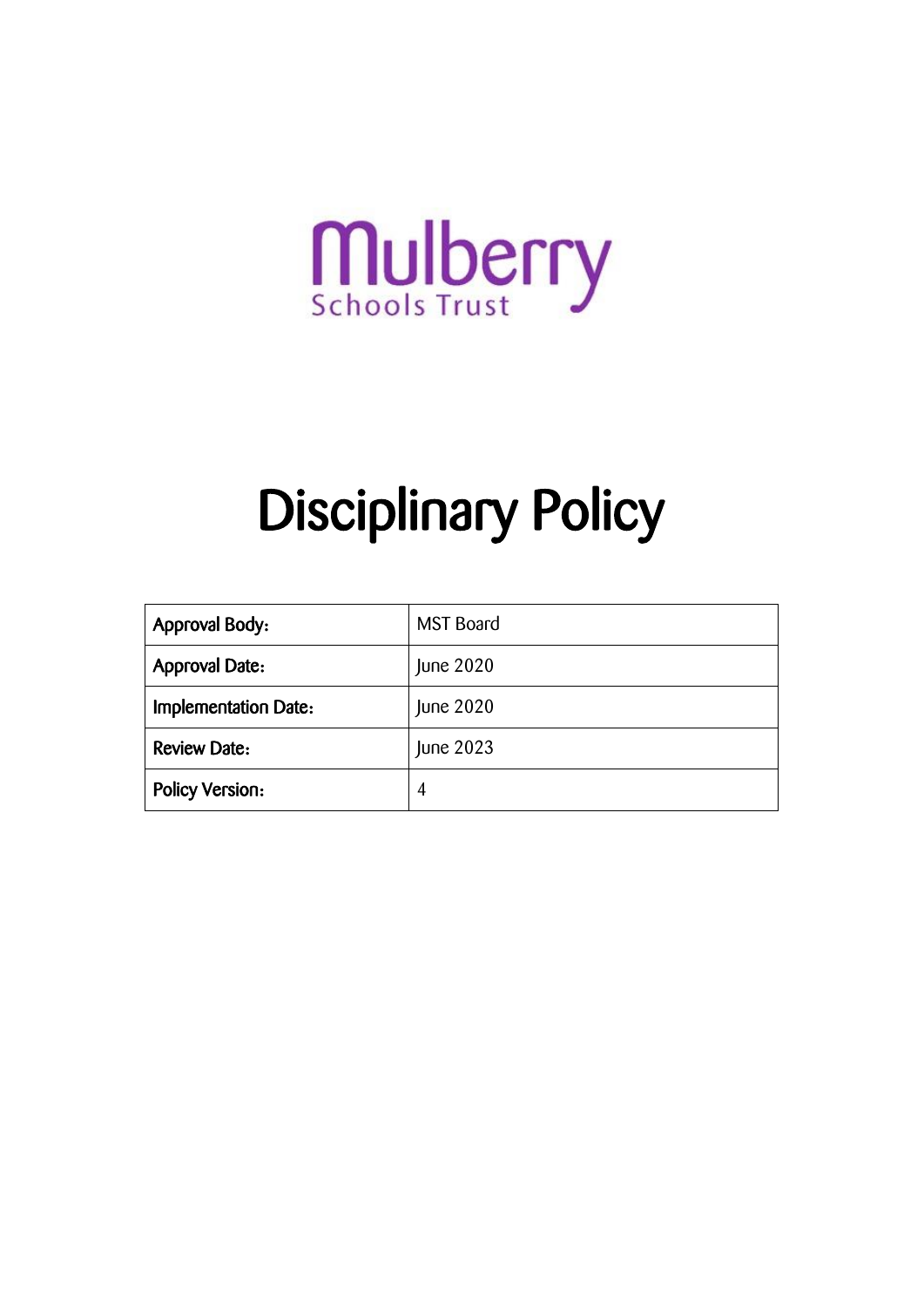#### Version Control

| Version | <b>Reviewed</b> | Changes since last version                                                                                                                                                                                                                    |
|---------|-----------------|-----------------------------------------------------------------------------------------------------------------------------------------------------------------------------------------------------------------------------------------------|
|         | Existing        | Upon Conversion of the Trust agreed to adopt London Borough<br>of Tower Hamlets Policy                                                                                                                                                        |
| 2       | June 2019       | Updated based on Tower Hamlets Changes                                                                                                                                                                                                        |
| 3       | June 2020       | Minor wording changes. Added some clarity for policy and legislation.<br>Added a new template for the investigation report (appendix 3) and<br>amended the policy wording to accommodate.                                                     |
| 4       | June 2021       | This new version has been taken from the updated Tower Hamlets policy.<br>This has been reviewed in line with the previous policy and amendments<br>relevant to the Trust have been made.<br>Key changes have been made with tracked changes. |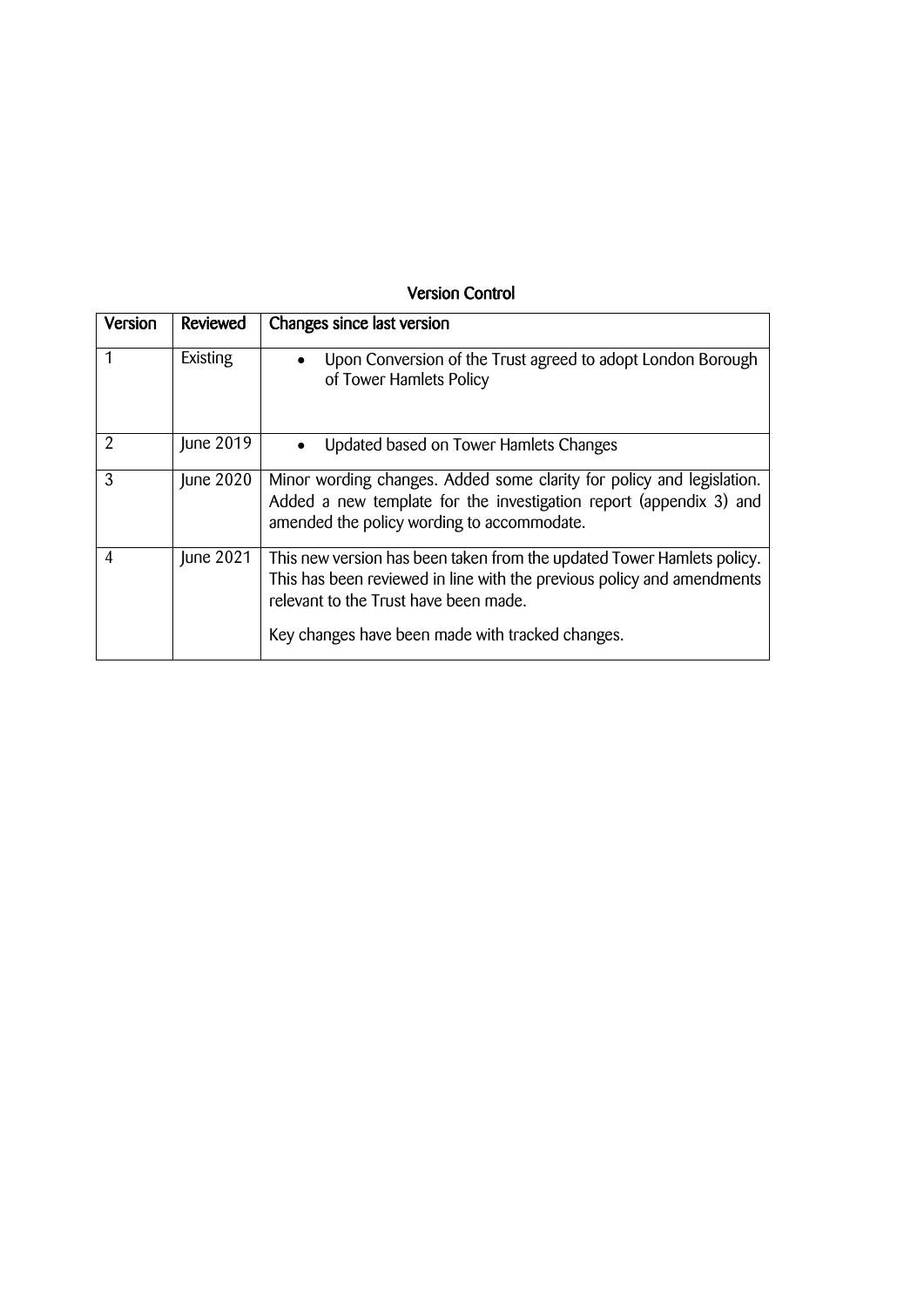

#### **CONTENTS**

| 1.                                              | <b>POLICY STATEMENT</b>                                                              | $\overline{2}$ |  |
|-------------------------------------------------|--------------------------------------------------------------------------------------|----------------|--|
| 2.                                              | <b>APPLICATION</b>                                                                   | $\overline{2}$ |  |
| 3.                                              | <b>EQUALITY CONSIDERATIONS</b>                                                       | $\overline{2}$ |  |
| 4.                                              | ROLES AND RESPONSIBILITIES                                                           | 3              |  |
| 5.                                              | RIGHT TO BE ACCOMPANIED                                                              | $\overline{4}$ |  |
| 6.                                              | THE ROLE OF THE LOCAL AUTHORITY                                                      | $\overline{4}$ |  |
| 7.                                              | ACTION IN RESPECT OF TRADE UNION REPRESENTATIVES                                     | 5              |  |
| 8.                                              | REFERRING CONDUCT ISSUES TO EXTERNAL ORGANISATIONS                                   | 5              |  |
| 9.                                              | <b>CRIMINAL OFFENCES</b>                                                             | 5              |  |
| DISCIPLINARY PROCEDURE FOR SCHOOLS<br>6         |                                                                                      |                |  |
| 10.                                             | <b>INFORMAL ACTION</b>                                                               | 6              |  |
| 11.                                             | CHILD PROTECTION/SAFEGUARDING ISSUES                                                 | $\overline{7}$ |  |
| 12.                                             | <b>DISCIPLINARY SANCTIONS</b>                                                        | $\overline{7}$ |  |
| 13.                                             | <b>INVESTIGATION STAGE</b>                                                           | 8              |  |
| 14.                                             | <b>SUSPENSION</b>                                                                    | 10             |  |
| 15.                                             | NOTIFICATION OF DISCIPLINARY HEARING                                                 | 11             |  |
| 16.                                             | <b>DISCIPLINARY HEARING</b>                                                          | 13             |  |
| 17.                                             | <b>CONFIRMATION OF DISCIPLINARY OUTCOME</b>                                          | 14             |  |
| 18.                                             | <b>APPEAL</b>                                                                        | 15             |  |
| 19.                                             | ARRANGEMENTS FOR DEALING WITH ALLEGATIONS AGAINST THE<br><b>HEADTEACHERPRINCIPAL</b> | 17             |  |
| 20.                                             | <b>CONFIDENTIALITY</b>                                                               | 17             |  |
| 21.                                             | <b>FURTHER INFORMATION</b>                                                           | 18             |  |
|                                                 | <b>APPENDIX 1: DISCIPLINARY OFFENCES</b>                                             | 19             |  |
| APPENDIX 2: FLOW CHART FOR DISCIPLINARY HEARING |                                                                                      |                |  |
|                                                 |                                                                                      | 23             |  |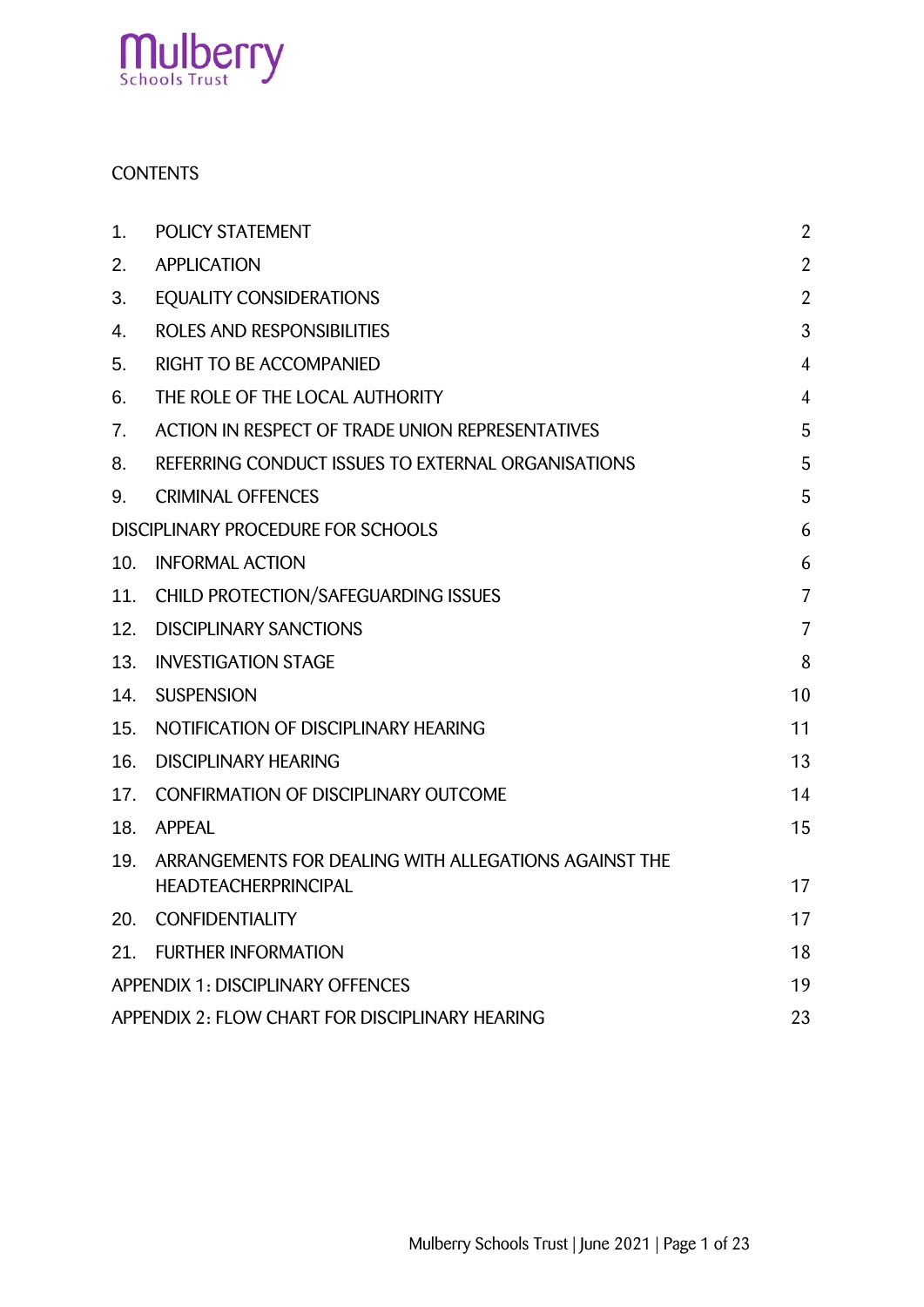

#### <span id="page-3-0"></span>1. POLICY STATEMENT

- 1.1. Trust employees are expected to abide by the highest standards of conduct and behaviour, as set out in the Disciplinary Rules (appendix A) and the Code of Conduct. Alleged breaches of these standards will be dealt with fairly, consistently, and transparently under the Disciplinary Procedure.
- 1.2. The aim is to improve conduct primarily by advice and correction rather than by disciplinary measures, recognising the disciplinary procedure is a corrective rather than a punitive process.
- 1.3. Cases involving poor performance caused by ill-health or lack of capability are dealt with under separate procedures.
- 1.4. The Disciplinary Procedure forms a key part of the contract of employment between employees and the Trust. The confidentiality clause applies to all employees involved in the disciplinary process.

#### <span id="page-3-1"></span>2. APPLICATION

- 2.1. This procedure applies to all employees (teaching and support staff) employed by Mulberry Schools Trust.
- 2.2. The outcome of disciplinary hearings will be taken into account when assessing whether or not a newly qualified teacher has successfully met the standards required for statutory induction.

#### <span id="page-3-2"></span>3. EQUALITY CONSIDERATIONS

3.1 It is important that the procedure is applied in a fair manner at all times. This means that no employee shall be subject to discriminatory practice in the administration of the disciplinary procedure. The Trust actively opposes racism, sexism, and all forms of discrimination against employees of any particular creed, ethnic or national origin, gender, age, disability, marital status, or sexual orientation.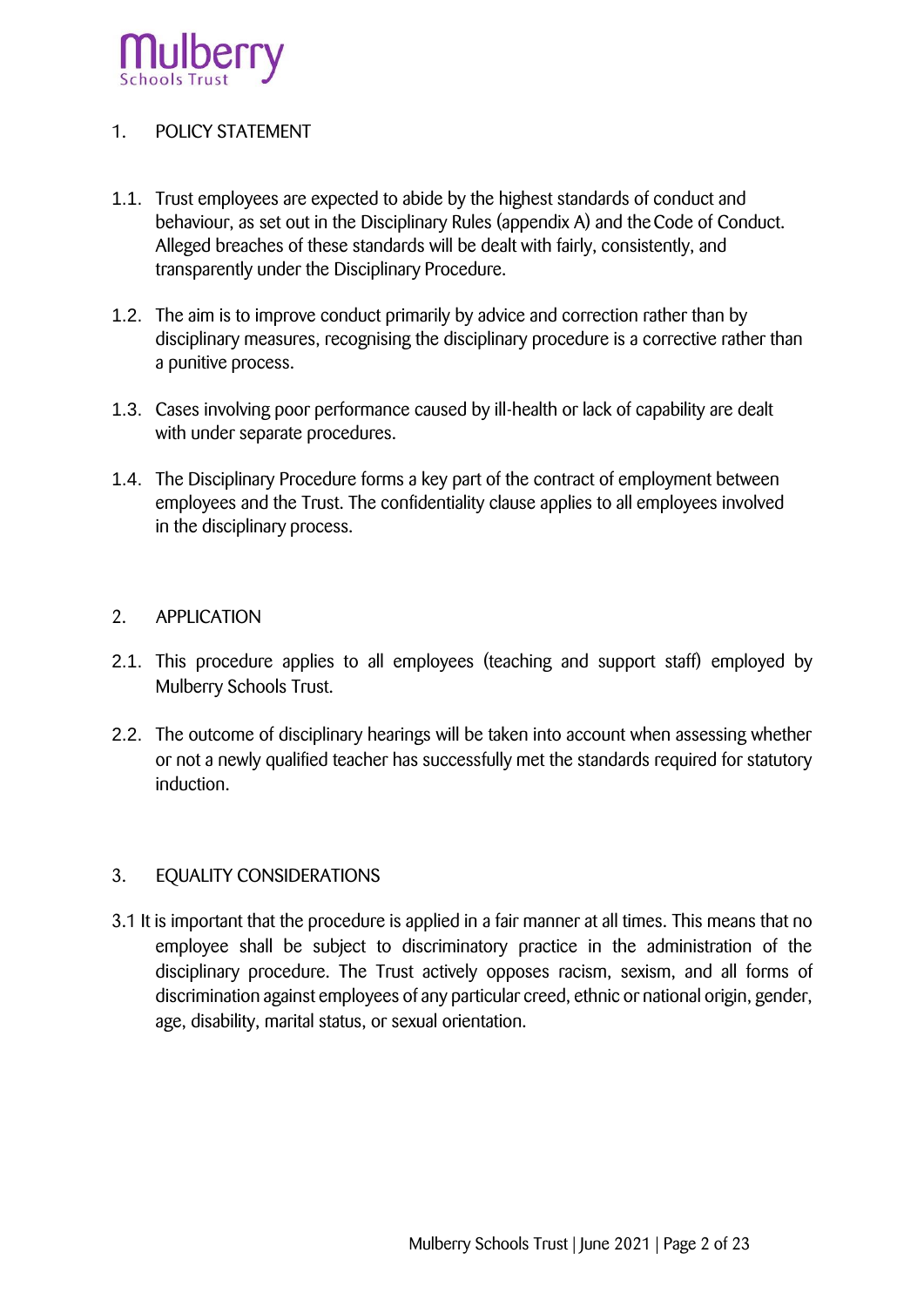

#### <span id="page-4-0"></span>4. ROLES AND RESPONSIBILITIES

- 4.1. Employees must:
	- Comply with the standards set out in the Trust Code of Conduct and Disciplinary Rules, and any local rules and regulations required for carrying out their job safely and effectively on behalf of the school.
	- Comply with relevant statutory professional standards (e.g. the Teachers' Standards)
	- Comply with all reasonable management instructions.
	- Comply with confidentiality requirements
- 4.2. Headteachers/ Principals must:
	- Manage and monitor employees' conduct.
	- Deal with allegations of minor acts of misconduct informally, promptly and by appropriate counselling and instruction.
	- Invoke the disciplinary process promptly where necessary.
	- Remind employees of their right to be accompanied under the procedure
	- Ensure that the employee is aware of the status of any meeting or hearing held under this procedure.
	- Provide the employee with a copy of this procedure if any action is contemplated under the formal stages of the procedure (i.e. other than informal action).
	- Comply with confidentiality requirements
- 4.3. Governing bodies and Trustees:
	- Are responsible for ensuring that fair, consistent and objective procedures exist for matters relating to staff discipline.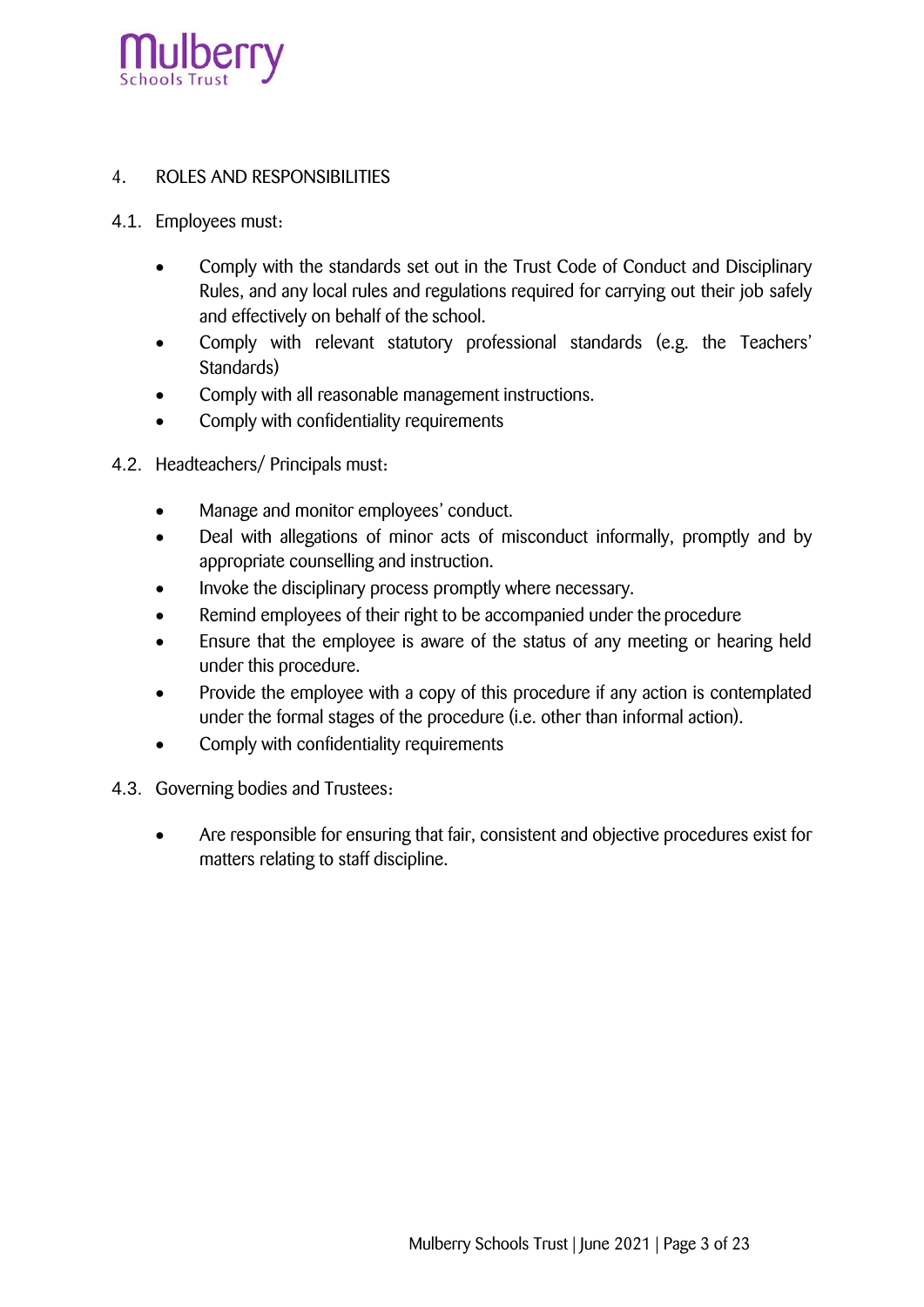

#### <span id="page-5-0"></span>5. RIGHT TO BE ACCOMPANIED

- 5.1. An employee has a right to be accompanied by an accredited worker's companion (i.e. Trade Union representative) or a work colleague, at all formal stages of this procedure. They should be informed of this right, be given advanced notice of such meetings, and given reasonable time to contact a representative. If the employee's chosen companion is not available at the time fixed for the meeting, it should be rescheduled to accommodate the availability of the companion, as long as a reasonable alternative date is offered which is within 5 working days of the originally proposed date.
- 5.2. Employees are precluded from being represented by solicitors or legal practitioners.
- 5.3. Employees are responsible for arranging their own representation.
- 5.4. The employee must notify the HR Team in advance of meetings and hearings of their wish to be accompanied, and the name and role of their chosen trade union representative or work colleague.
- 5.5. The Headteacher/ Principal has the right to request that the employee find an alternative trade union representative or work colleague if the individual is a witness in the case.
- 5.6. The trade union representative or work colleague should be allowed to address the disciplinary hearing to put and sum up the employee's case, respond on behalf of the employee to any views expressed at the meeting and confer with the employee during the hearing. The trade union representative or work colleague does not, however, have the right to answer questions on the employee's behalf, address the meeting if the worker does not wish it, or prevent the employer from explaining their case.
- <span id="page-5-2"></span><span id="page-5-1"></span>6. ACTION IN RESPECT OF TRADE UNION REPRESENTATIVES
- 6.1. Where disciplinary allegations involve a trade union representative, no action should be taken until the circumstances of the case have been discussed with the Branch Secretary, Area Official or other senior trade union representative. In cases of alleged gross misconduct by a representative of a recognised professional association or trade union and where the branch secretary or full-time official cannot be contacted quickly, the representative may be suspended on full pay until such consultations have taken place.

#### <span id="page-5-3"></span>7. REFERRING CONDUCT ISSUES TO EXTERNAL ORGANISATIONS

8.1 Where it is required to do so, the school will refer conduct issues/allegations to the appropriate external professional, public and statutory bodies. This includes referrals to the Disclosure and Barring Service and/or the Teaching Regulation Agency in relevant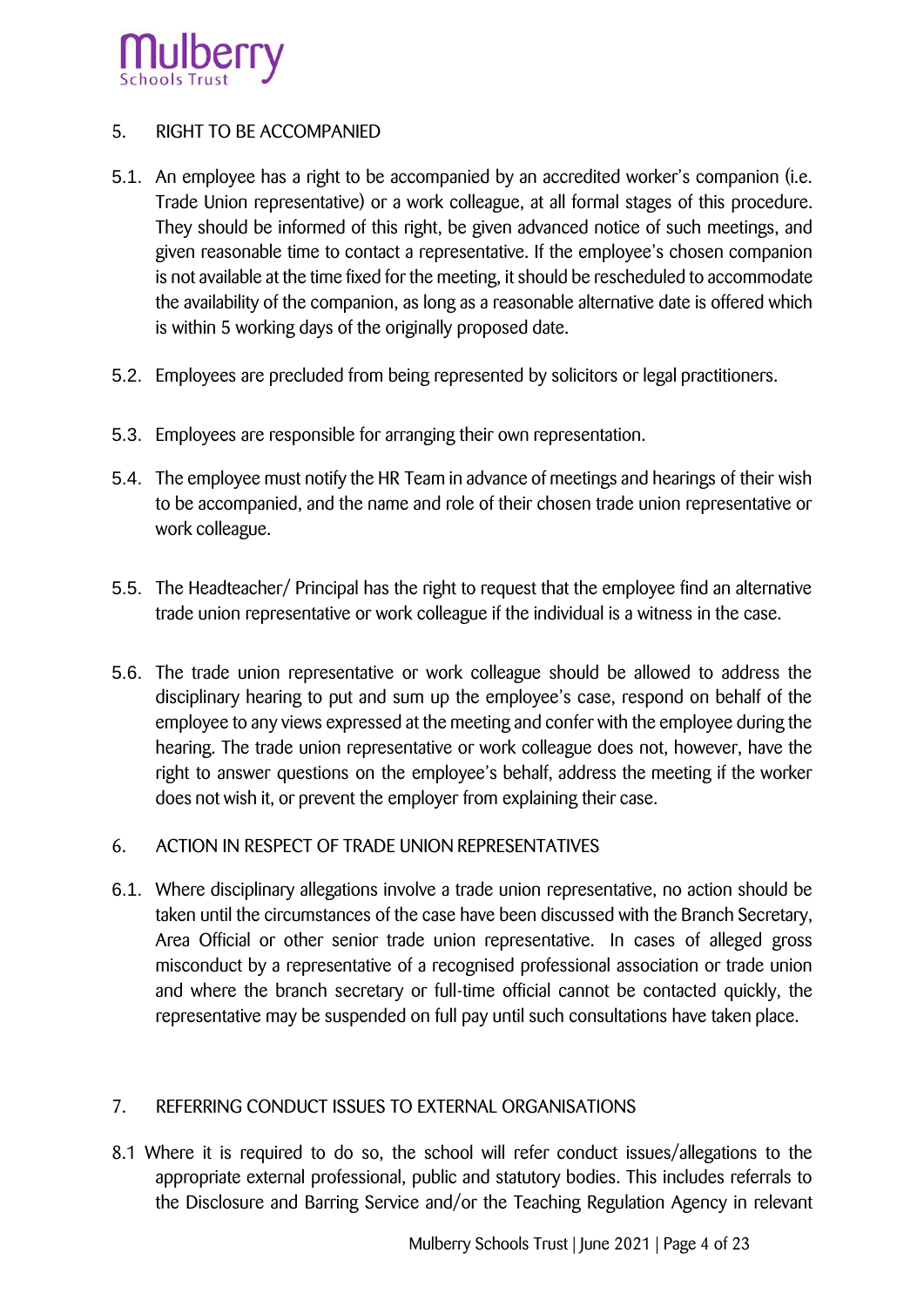

circumstances.

#### <span id="page-6-0"></span>8. CRIMINAL OFFENCES

- 9.1 Charges or criminal offences committed outside of the employment / working hours with the school shall not be treated as an automatic reason for disciplinary action. However, employees are required to inform the school of any such criminal charges or convictions in order that the school can consider whether any disciplinary proceedings will be taken against the employee, up to and including summary dismissal.
- 9.2 Where a police investigation or a charge is pending, it may be necessary to delay investigations, however this is not in itself a reason for delaying or withholding disciplinary action, if the alleged offence is relevant to the employment, and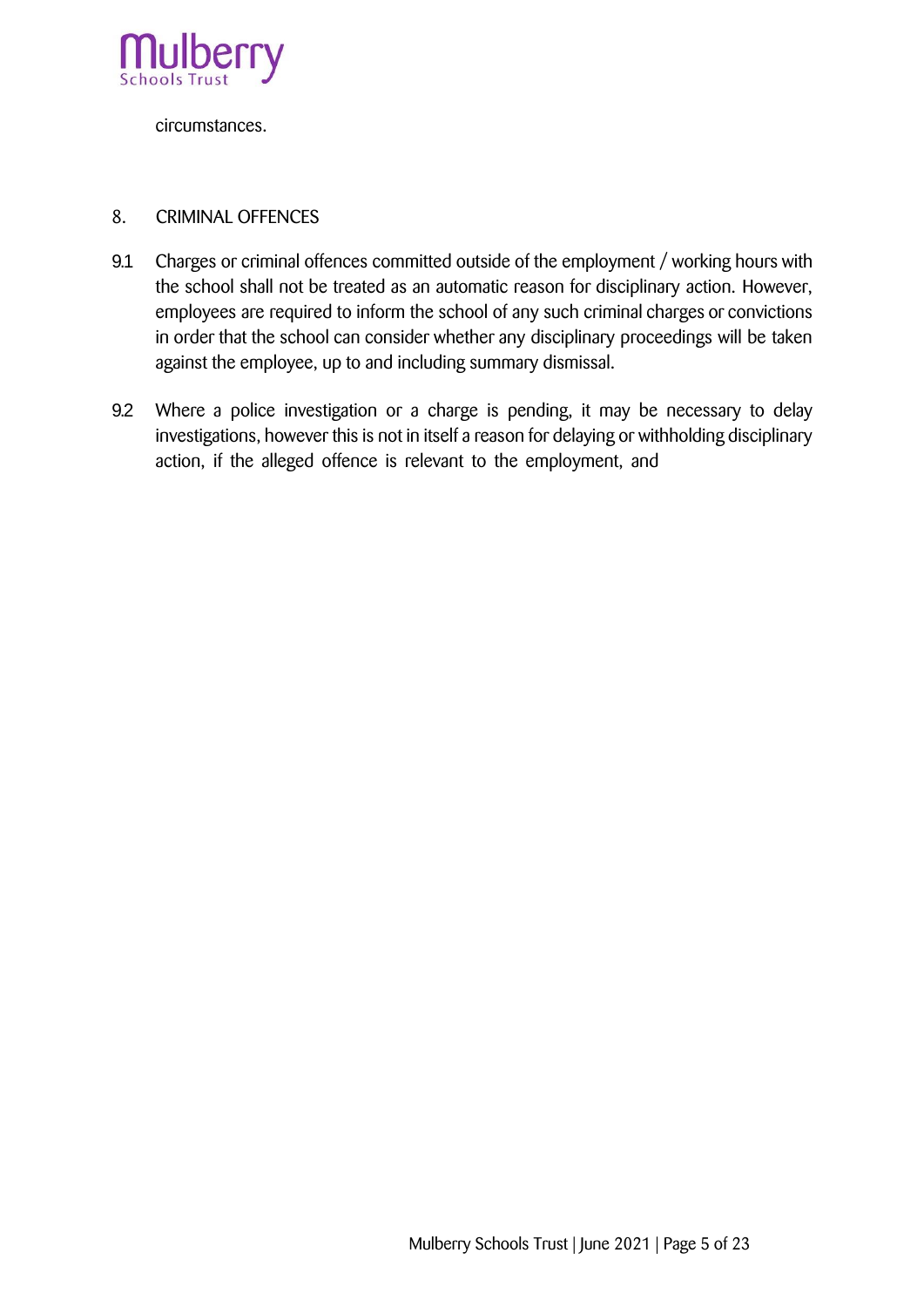

enough evidence is available to enable the person hearing the complaint to be reasonably satisfied as to the relevant facts, it may be possible to continue.

- 9.3 Where there is misconduct at work and this is also the subject of a criminal investigation, the school should apply the disciplinary procedure in the normal way. However, in carrying out a disciplinary investigation, it will needto exercise caution to ensure that it does not impede police enquiries.
- 9.4 An employee shall not be disciplined solely because a charge is pending or because of absence through having been remanded in custody. It is strongly recommended that advice be sought from your HR provider in all such cases. In addition, the school should attempt to establish if the employee involved is in a trade union and make contact with appropriate Brach Secretary to discuss the situation.

#### <span id="page-7-0"></span>DISCIPLINARY PROCEDURE

#### <span id="page-7-1"></span>9. INFORMAL ACTION

- 10.1 In advance of formal disciplinary action, cases of less serious breaches of conduct (i.e. first breaches of some types of misconduct) can be dealt with informally by counselling the employee. This involves drawing to the employee's attention the unsatisfactory conduct, explaining what conduct is required and allowing a reasonable period for the employee's conduct/behaviour to improve. Any resulting professional advice and/or management instruction may be confirmed in writing to the employee.
- 10.2 In some cases, it may be beneficial to use external mediators to resolve conflict in the workplace.
- 10.3 Consideration should be given to any difficulties which a member of staff may be facing, and a genuine attempt should be made to overcome them. Where considered appropriate, managers should seek advice from the Occupational Health section when managing staff who indicate signs of mental illness or who may be suffering from alcohol or substance abuse.
- 10.4 Except in cases of serious or gross misconduct, the formal procedure should not be used as a first resort.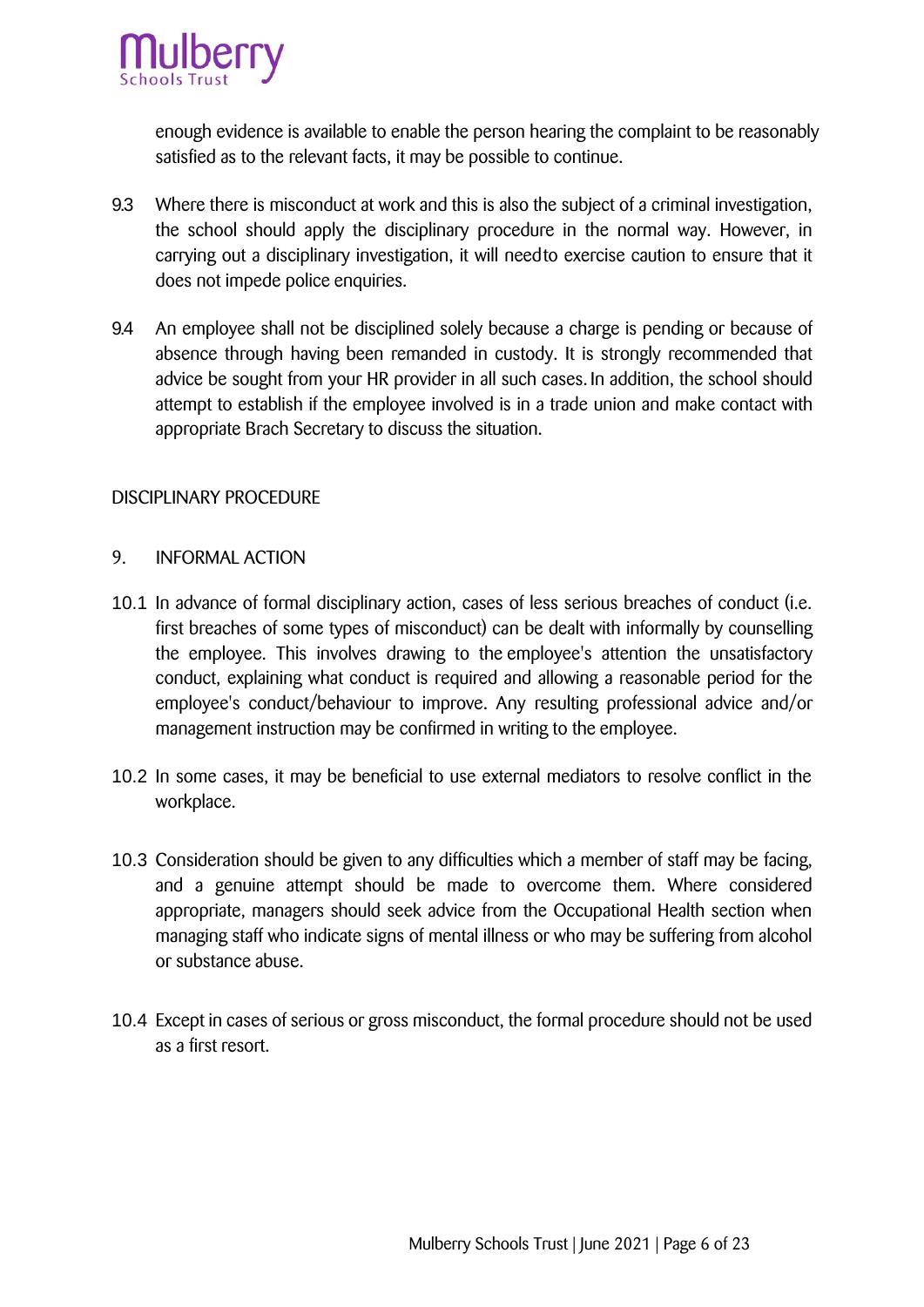

10.5 Where informal action does not lead to the required improvement in conduct, or the alleged misconduct is sufficiently serious, then the formal stages of the Disciplinary Procedure will be used.

#### <span id="page-8-0"></span>10. CHILD PROTECTION/SAFEGUARDING ISSUES

- 11.1 If allegations are made against employees which involve child protection issues, the Trust Child Protection Procedure must be followed irrespective of how the allegation arises. Employees will be suspended pending the outcome of the Child Protection (Allegations Against Staff) Meeting. If the relevant child protection agencies decide not to pursue formal action against the employee, the matter will be referred back to the school for consideration under the appropriate procedure.
- 11.2 Only once the matter has been referred back to the school will action under the appropriate procedure commence. The fact external agencies have notpursued formal action should not be taken as a presumption of innocence or guilt on behalf of the employee.

#### <span id="page-8-1"></span>11. DISCIPLINARY SANCTIONS

- 12.1 The following formal stages of disciplinary action can be taken for breaches of conduct.
- 12.2 Warnings are progressive from First to Final except for:
	- (i) cases of gross misconduct (which may result in summary dismissal);
	- (ii) cases which are less serious than gross misconduct but warrant a Final Warning being issued regardless of prior formal warnings.

| Disciplinary<br>Action    | <b>Authority</b><br>to Issue | <b>Duration of Warning</b><br>on Personal File |
|---------------------------|------------------------------|------------------------------------------------|
| First written warning     | Headteacher/<br>Principal    | 6 months $-1$ year                             |
| Second written<br>warning | Headteacher/<br>Principal    | 12 months                                      |
| Final warning             | Headteacher<br>Principal     | 18 months                                      |
| <b>Dismissal</b>          | <b>Disciplinary Panel</b>    |                                                |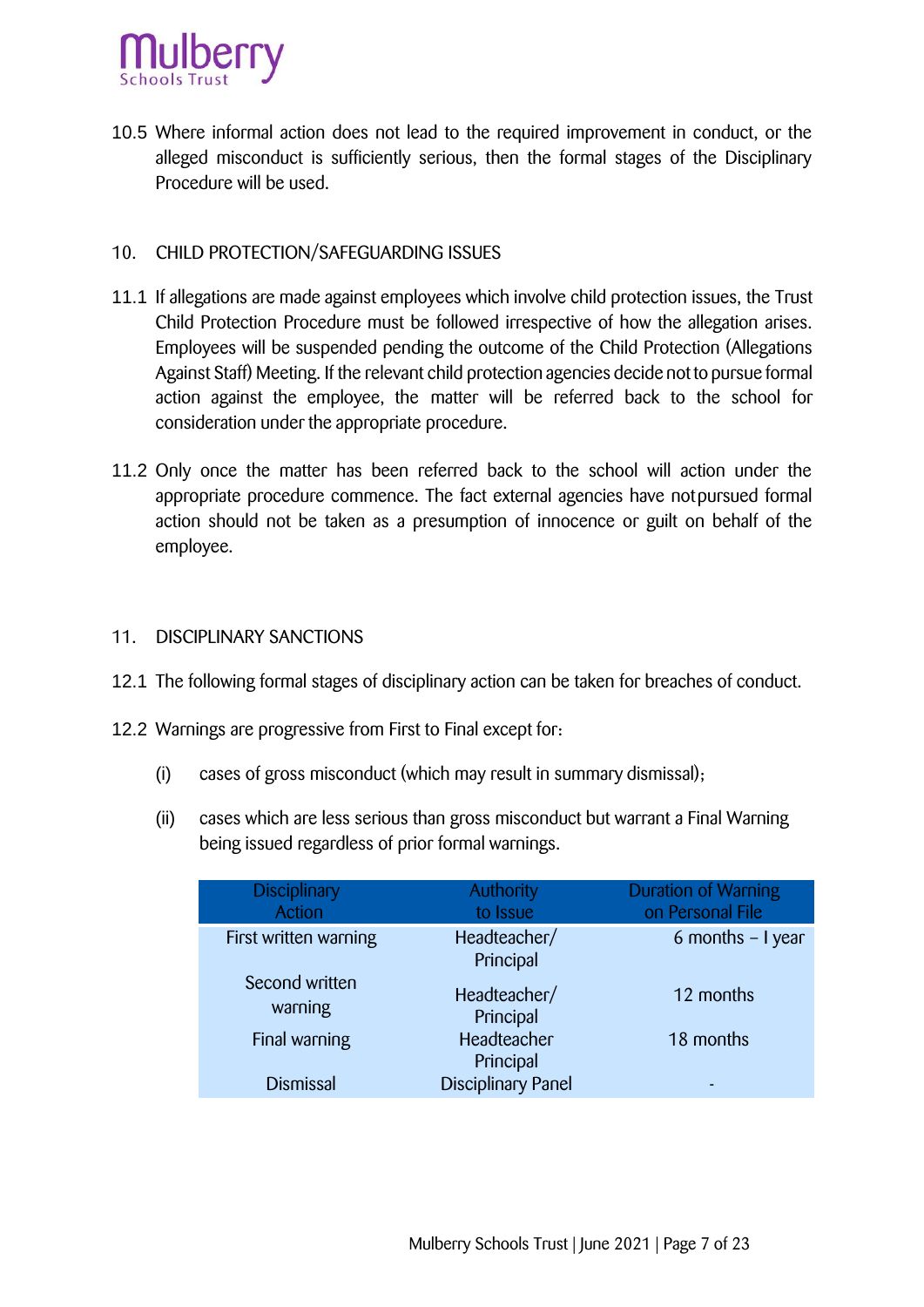

- 12.3 During the term of a disciplinary warning further misconduct may occur. Where this results in a formal hearing and a further warning is issued, the duration period for both warnings must expire before cancellation takes place. For example, where a second written warning is issued to an employee who has an outstanding first written warning, the period of the second warning (12 months) would be added to the remaining period of the first warning.
- 12.4 The total period would have to expire before cancellation of both warnings takes place. An employee must be held accountable for further misconduct if an existing warning is in force at the time the new alleged offence was committed, irrespective of when the offence comes to light or if the Hearing is arranged once the current warning(s) have expired.
- 12.5 Upon expiry, all disciplinary warnings will be removed from an employee's personnel file and destroyed. Records will be maintained by the Trust's HR team for monitoring purposes only.
- 12.6 An employee with a final written warning on file who is alleged to have committed a further occurrence of misconduct must be treated as if the allegation was of gross misconduct. This is because if the allegation is substantiated, the employee would be dismissed. Therefore, letters to the employee should include the warning of dismissal (as per allegations of gross misconduct).

#### **12.7** Warnings without a Hearing

Where the investigation entirely substantiates an allegation of misconduct, the employee (or their Trade Union representative) can formally request the issuing of a First Written Warning without the need for a Hearing. If the Headteacher/ Principal agrees that the disciplinary sanction befits the allegation, a First Written Warning may be given that will remain on the employee's record for 6 months from the date it is issued. It is only appropriate for issues which would warrant a first written warning. If the Headteacher Principaljudges that it is not a minor incident of misconduct, or if the employee has current warnings on file, the matter must be referred to a full Disciplinary Hearing.

#### <span id="page-9-0"></span>12. INVESTIGATION STAGE

#### **13.1** The Investigating Officer

The Headteacher/ Principal is responsible for appointing an Investigating Officer. Where the Headteacher/ Principal carries out the investigation any disciplinary hearing must be heard by a panel comprising of two governors (other than the Chair of Governors). It is envisaged that the Headteacher/ Principal will only conduct the investigation in exceptional circumstances, and advice should be sought from the HR Director beforehand.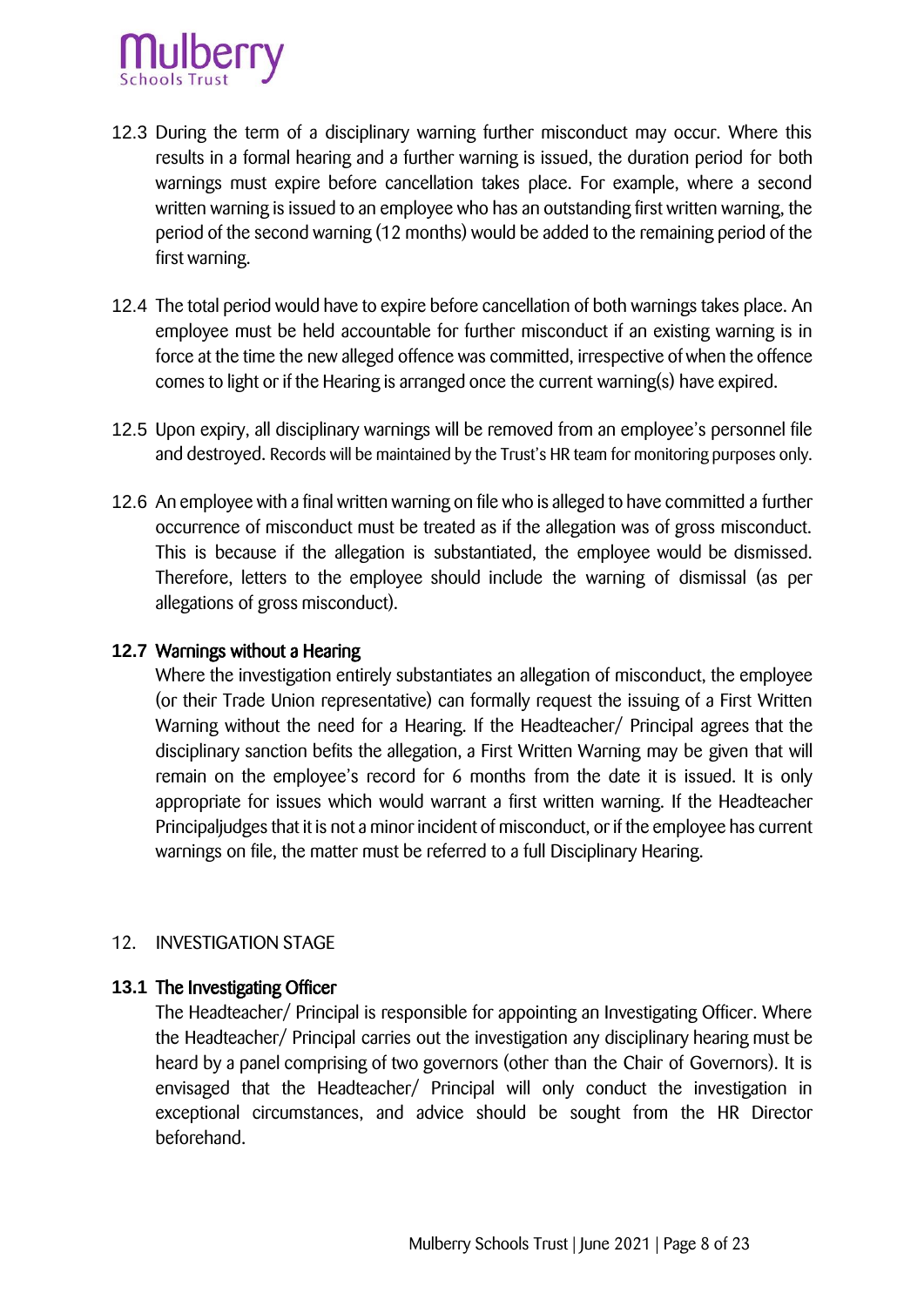

- 13.2 Investigations should normally be carried out by the immediate line manager. If this is neither practical nor appropriate, another Investigating Officer should be chosen. Alternatives to the line manager could include an appropriately qualified consultant or the Director of HR or an employee of equal or more senior status within the Trust. Advice should be sought from the Director of HR on the appropriateness of the Investigating Officer.
- 13.3 Where an external investigation is required or desirable, the Chair of Governors is responsible for commissioning this.

#### **13.4** The Investigation

The case must be thoroughly investigated, clearly written, and supported by evidence. Care must be taken not to allow assumptions or stereotypical attitudes to prejudice decisions.

- 13.5 The Investigating Officer will conduct an investigation into the alleged misconduct, with a view to obtaining evidence of innocence as well as guilt and to obtaining any evidence in mitigation. The Investigating Officer may appoint any other person to assist in the investigation.
- 13.6 The investigation may include a face to face interview with the employee, but this is not mandatory. The employee may provide if they wish, a written statement or response to the Investigating Officer.
- 13.7 The employee is required to co-operate fully with the Investigation to ensure that the investigation can be completed as swiftly and as thoroughly as possible. If pupils are to be interviewed as part of the investigation the employee's union representative or a work colleague may attend to observe the interview to ensure impartiality. They may not ask questions. The Investigating Officer should invite the pupil's parents to attend. This provision does not require an observer at any meeting where a disciplinary allegation is initially made by a pupil.
- 13.8 Any investigation involving school staff will be conducted within the working days for those staff and timetabling should therefore take into account school closure periods.
- 13.9 The Investigating Officer will produce an Investigation Report setting out;
	- (i) evidence gathered
	- (ii) a decision that either: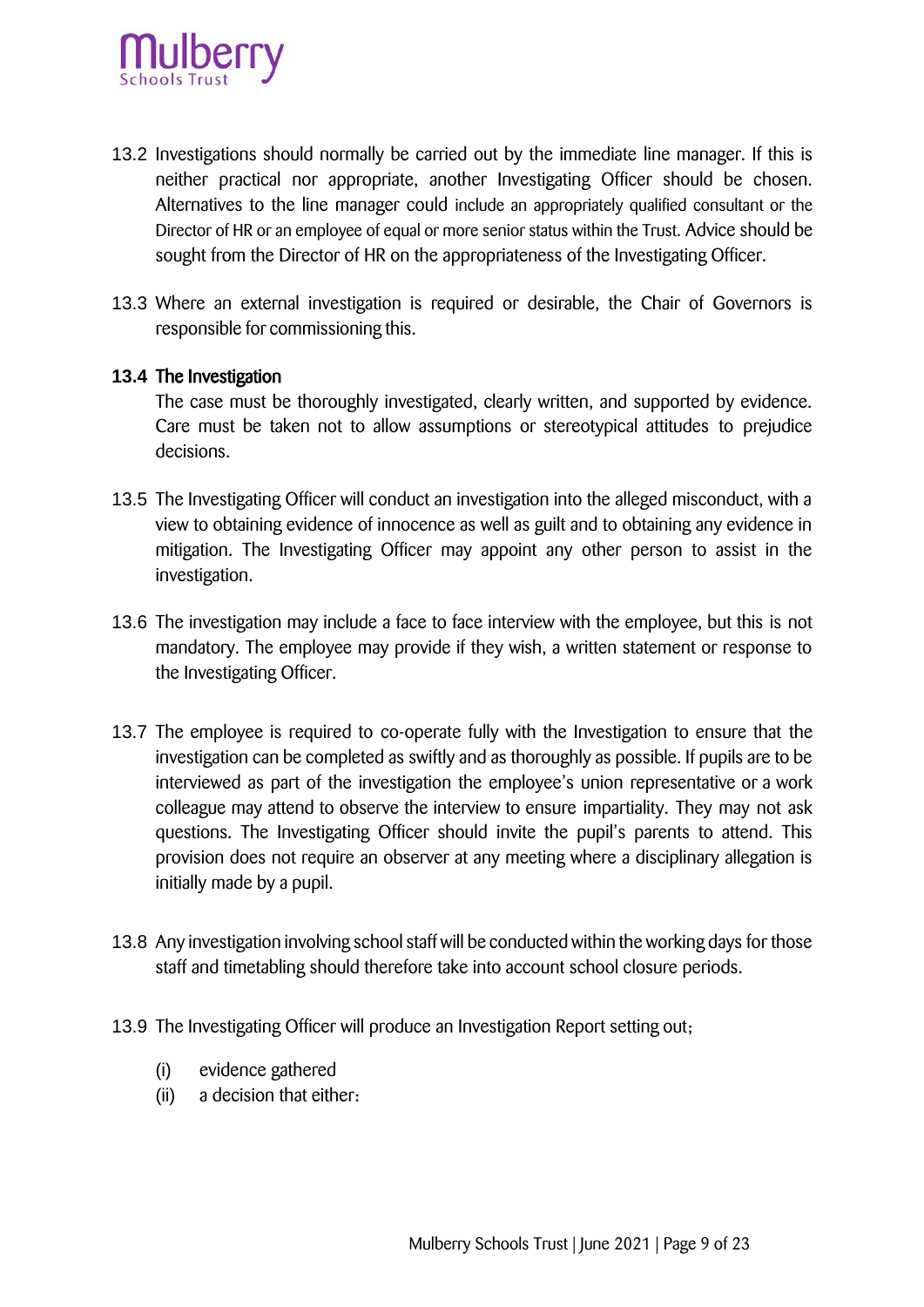

- there should not be a formal disciplinary meeting to consider imposing a formal disciplinary sanction
- there should be a formal disciplinary meeting to consider imposing a formal disciplinary sanction
- (iii) if a disciplinary meeting is decided upon:
	- the specific allegations to be considered at the meeting, and a statement whether dismissal may or may not be an appropriate sanction at the end of the disciplinary meeting, subject to mitigation.
- 13.10 The Investigation Report and its supporting documentation are confidential documents. If the decision is that there is a formal disciplinary meeting the employee will be sent the Investigation Report and all supporting documentation and witness statements. If the decision is that there shall not be a formal disciplinary meeting the Investigation Report and supporting documentationand witness statements shall not be disclosed.

#### **13.11** Timescales for Investigations

All allegations and complaints against employees must be investigated speedily (particularly in cases of potential gross misconduct). The Headteacher/Principal should ensure the Investigating Officer has reasonable time off from normal duties to ensure the investigation is concluded as soon as possible.

#### Pre-Investigation Stage or Management Investigations

In some limited cases it will be necessary to gather information regarding complaints, incidents and allegations before the start of a formal disciplinary investigation.

This type of information gathering is only appropriate for prima-facie serious allegations which are particularly sensitive or complex to determine whether:

- there is any substance to the complaint and a full disciplinary investigation is appropriate
- the allegations warrant suspension of the employee

This is not a formal stage of the Code and would not be considered within the stipulated timescales of the Code but must be carried out as speedily as possible. Any information uncovered at this stage would be provided to the investigating officer as appropriate.

- 13.12 As a guide, from the time the Investigating Officer commences their investigation, the investigation report should be completed within 20 working days for all allegations of misconduct and other instances where the fact finding is relatively straightforward. For allegations of gross misconduct and more complex cases, the investigation process should take no longer than 30 working days (unless agreed in advance). Where an investigation is likely to be prolonged (through unexpected delays or school closure periods) all parties should be kept informed and agreement sought on the revised timescale.
- 13.13 On completing the investigation and having consulted with the Director of HR, the Investigating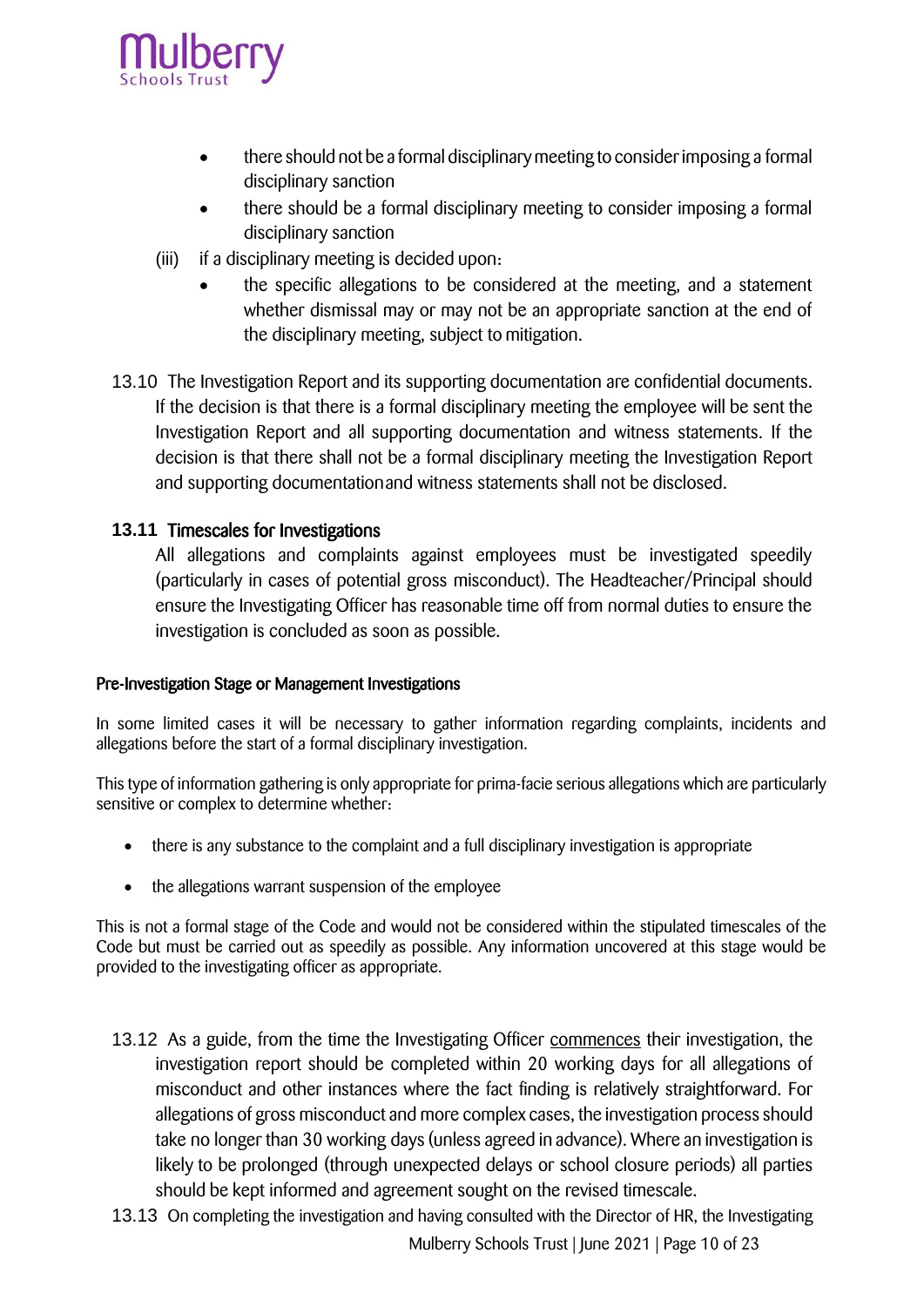

Officer will recommend to the Initiating Manager, (normally the Headteacher/ Principal) whether or not a formal disciplinary hearing is necessary and on what basis.

#### <span id="page-12-0"></span>14. SUSPENSION

- 14.1 Authority to suspend will commence at Headteacher / Principal level. In Trust schools both the Headteacher / Principal and the governing body have the right to suspend an employee (on full contractual pay) from all duties where in their opinion exclusion from the school is required.
- 14.2 In cases of alleged gross misconduct, once it has been established that there is a prima facie case to answer, an employee can be suspended from work on full contractual pay at any stage of the investigation, if the Headteacher/ Principal (or Chair of Governors in the case of an allegation against the Headteacher/ Principal) believes that any of the following circumstances apply:
	- The investigation could be compromised by the continued presence of the employee in school;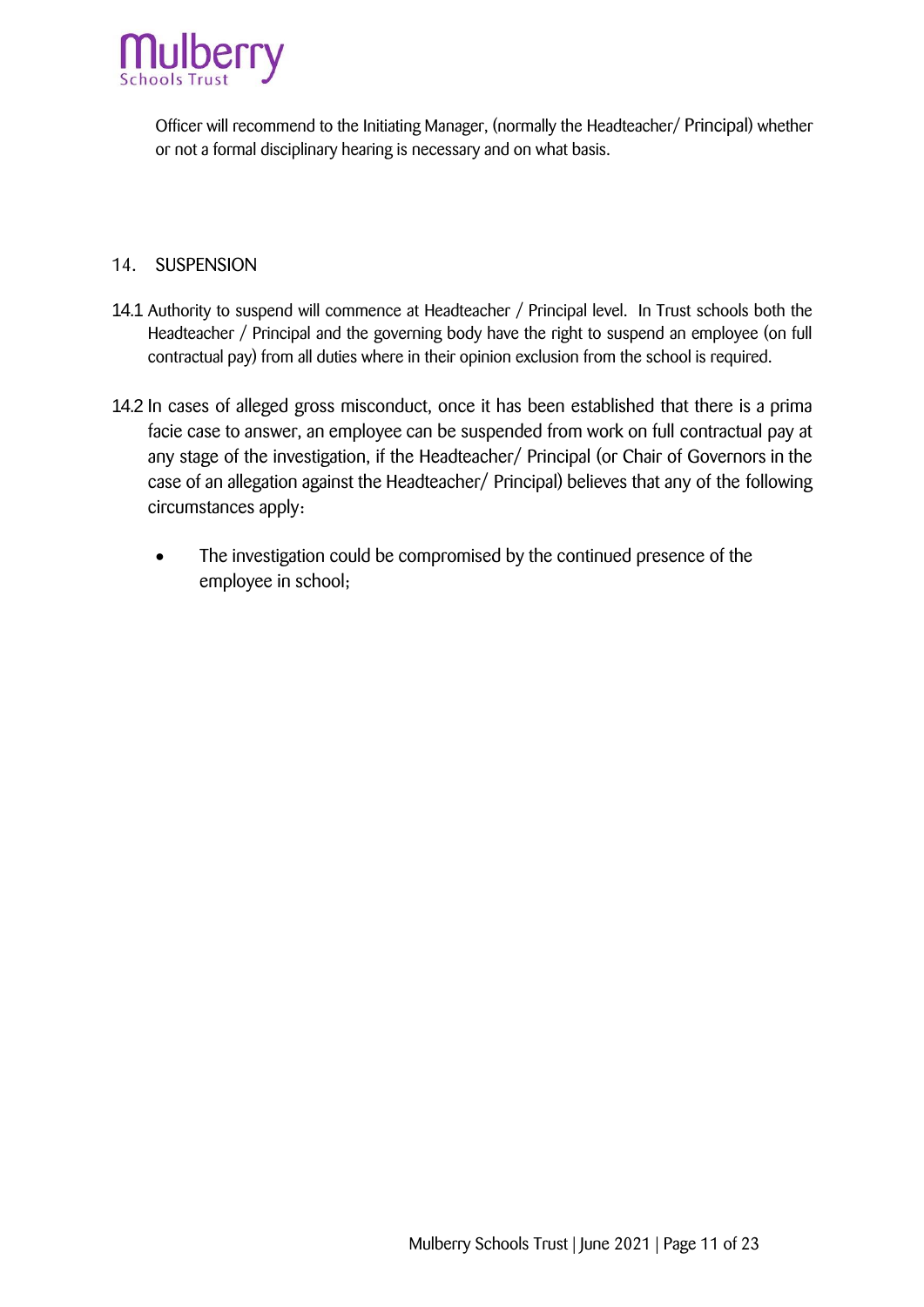

- There is a serious risk to pupils, other employees, or to school resources or property, by the employee remaining in school;
- The allegations relate to safeguarding issues;
- The reputation of the school or Trust could be compromised by keeping the employee at work.
- The employee will be suspended from duty by the Headteacher/ Principal. If necessary, a less senior manager can send a member of staff home pending ratification by the Headteacher / Principal the following day.
	- 14.3
- Suspension is not a form of disciplinary action or an indication that the allegations made are assumed to be true. In some cases, it may be possible to accommodate a temporary reassignment to other duties or restriction of current duties rather than suspension. This should be considered on a case by case basis. Wherever possible HR should be consulted before this action is taken.
	- 14.4 The Headteacher/ Principal must explain the circumstances and conditions of the suspension to the employee and confirm this information in writing as soon as possible.
	- 14.5 Whilst suspended, the employee must make themselves available for meetings on request. They should not make contact with anyone at the school apart from their identified school contact/trade union representative (unless specific approval to contact others has been requested and agreed).

#### <span id="page-13-0"></span>15. NOTIFICATION OF DISCIPLINARY HEARING

- 15.1 The employee must be notified in writing at least 10 working days before the hearing of:
	- The date, time, and place of the hearing.
	- Who will be conducting the hearing
	- The nature of the allegations.
	- The right to be accompanied/represented.
	- The right to call witnesses and to submit documentary evidence.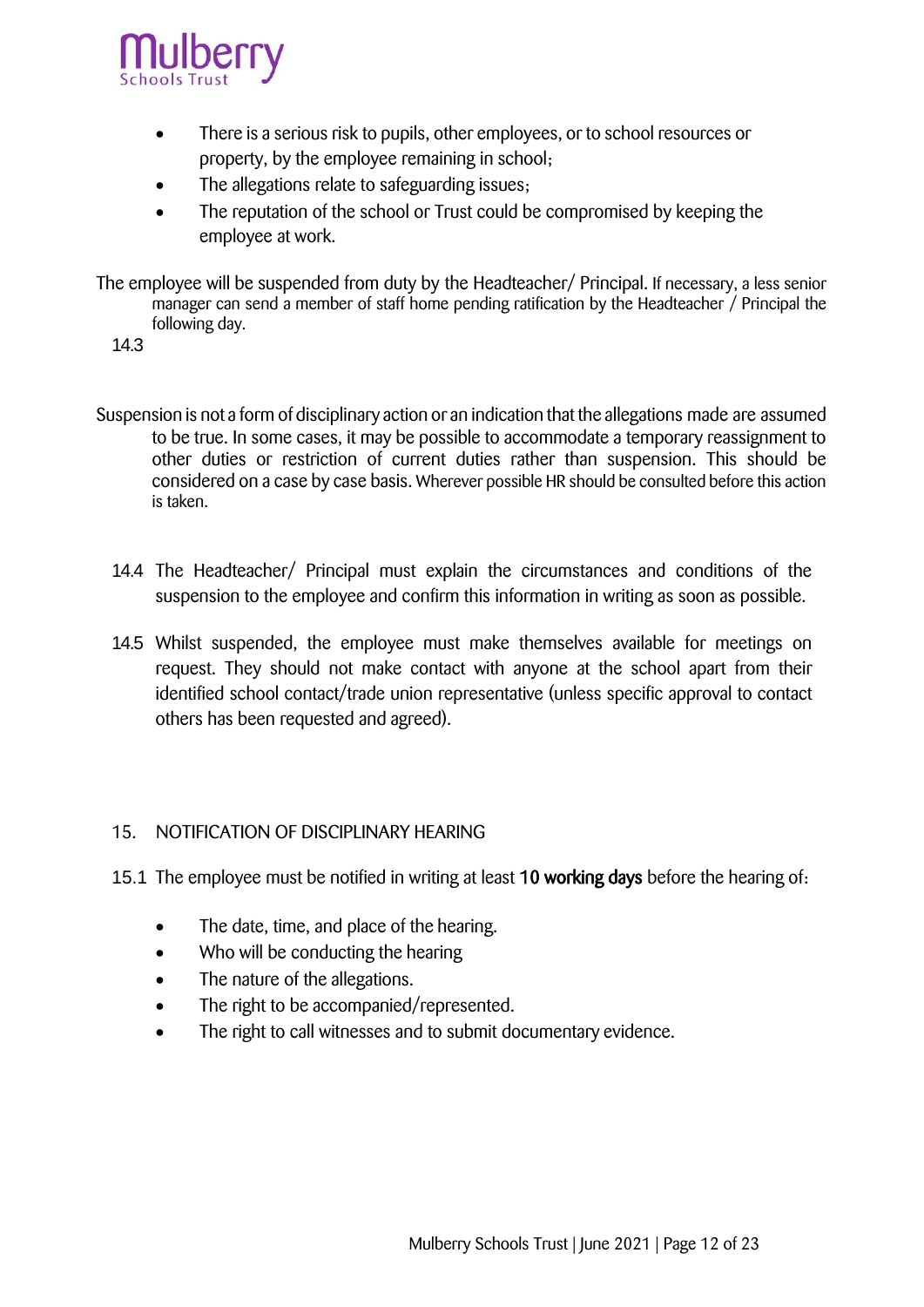

- Whether dismissal is a potential outcome of the hearing.
- 15.2 The letter will give a date (usually 5 working days prior to the hearing) for copies of any written evidence to be presented at the hearing to be exchanged.
- 15.3 The date of the hearing will be postponed by up to five working days if the employee's representative is unable to attend on the specified date. If the employee's representative will not be available for more than five working days afterwards, the employee may be asked to choose someone else.
- 15.4 Employees must take all reasonable steps to attend a hearing. Failure to attend without good reason may be treated as misconduct in itself. If an employee fails to attend without good reason or is persistently unable to do so (for example for health reasons), a decision may have to be taken based on the available evidence. Separate advice should be sought in respect of employees absent from work due to pregnancy or maternity leave.
- 15.5 It is important that every effort is made to reach a conclusion in all cases of safeguarding allegations that have a bearing on the safety or welfare of children. If an employee tenders their resignation or refuses to co-operate with the process, this must not prevent such a safeguarding allegation being followed up in accordance with safeguarding procedures. Wherever possible, the person should be given a full opportunity to answer the safeguarding allegation and make representations about it. However, it may be necessary to conduct a hearing in their absence and reach a judgement about whether the safeguarding allegation can be regarded as substantiated on the basis of all the information available. In these circumstances, the Headteacher/ Principal, Panel or manager may also make a decision regarding the sanction that would have been applied had the employee remained in employment.
- 15.6 In cases where it is necessary to proceed with a hearing in the absence of the employee and it is known this will be necessary in advance of the hearing, the employee will be offered the opportunity to make additional written submissions to the hearing and/or allow their representative to make statements on their behalf at the hearing. Where nonattendance is not known in advance, after consideration of the circumstances, if postponement is not considered appropriate, the hearing may proceed with consideration of any written submission from the employee already received and, where requested and available, appropriate contributions from their representative.
- 15.7 Similar consideration as outlined above will be given to the need to proceed with investigatory processes in the employee's absence, where this is appropriate.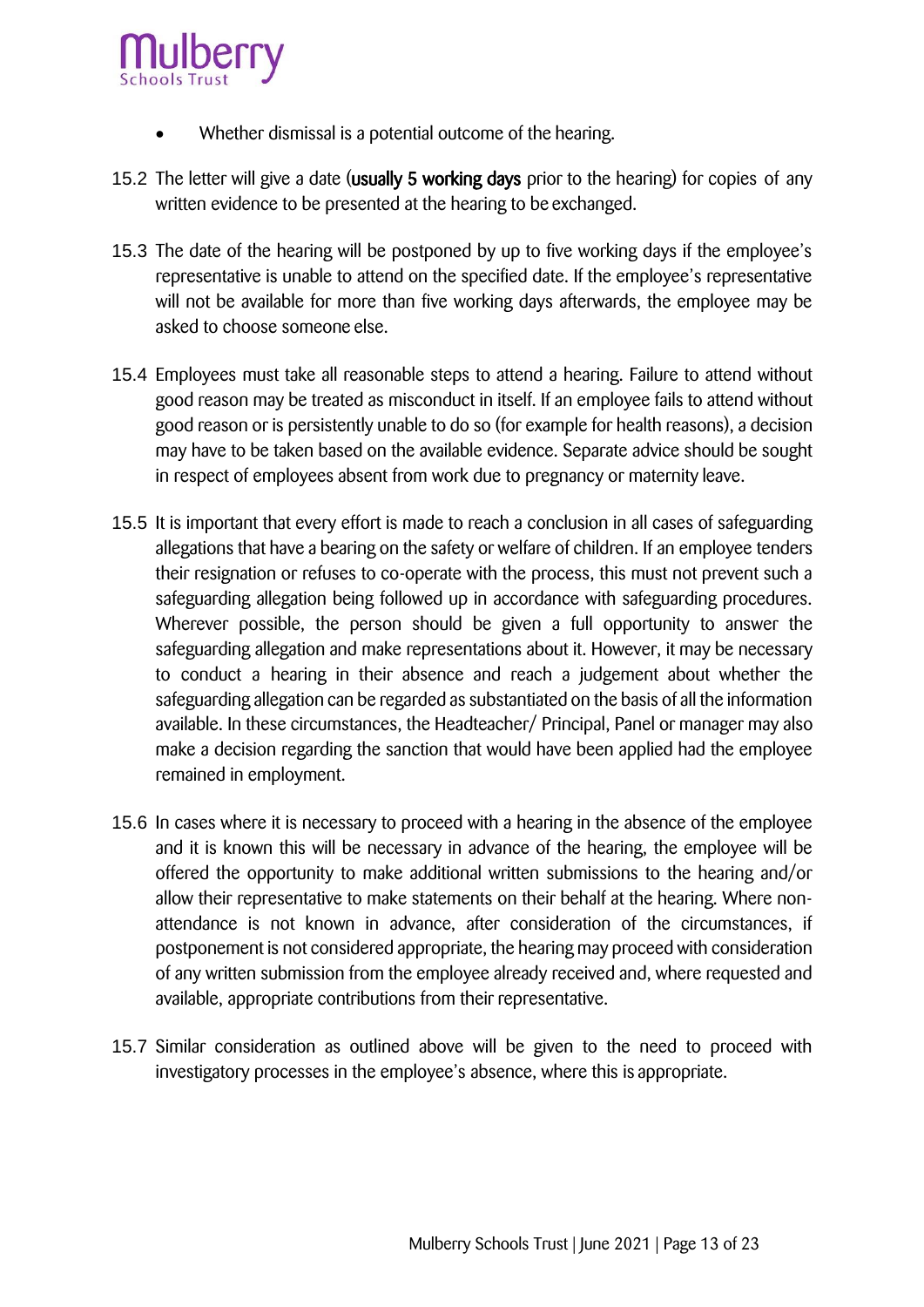

#### <span id="page-15-0"></span>16. DISCIPLINARY HEARING

- 16.1 Where the results of the investigation indicate that there are reasonable grounds to suggest misconduct or gross misconduct, a Disciplinary Hearing should be arranged within four working weeks of completion of the investigation. Reasons for any delay in convening a Hearing must be communicated by the Initiating Manager to all interested parties.
- 16.2 In all cases where dismissal may result, HR will attend the hearing in an advisory capacity. The CEO / Headteacher/ Principal (or nominee) may also attend in an advisory capacity. Headteachers / Principals should contact the Trust's Director of HR whenever the possibility of such action arises.
- 16.3 The Investigating Officer's report and all relevant documentation should be sent with a letter notifying the employee of the date, time and place for the hearing giving five working days' notice of the hearing for misconduct cases and ten working days' notice for cases of gross misconduct (notice periods cover working days either side of school holidays).
- 16.4 Where a meeting is repeatedly re-scheduled or if an employee is unable to attend for good reason, the employee may present a written submission to the Hearing or request that their chosen companion represents them at the hearing in their absence.

#### **16.5** Composition of the Panel

The Headteacher/ Principal can personally hear allegations of misconduct. If this is neither practical nor appropriate, or where the allegations are of gross misconduct, or other misconduct which could result in the dismissal of the employee i.e. they already have a final warning on file, the Disciplinary Panel will hear the case.

16.6 The Disciplinary Panel will usually comprise the Headteacher/ Principal (who will chair the hearing) and one governor (other than the Chair of Governors, who will normally sit on the Appeals Committee). Appeals against decisions made by the disciplinary panel must be considered by an Appeal Committee, which consists of three governors/ Trustees, who have had no prior involvement in the case.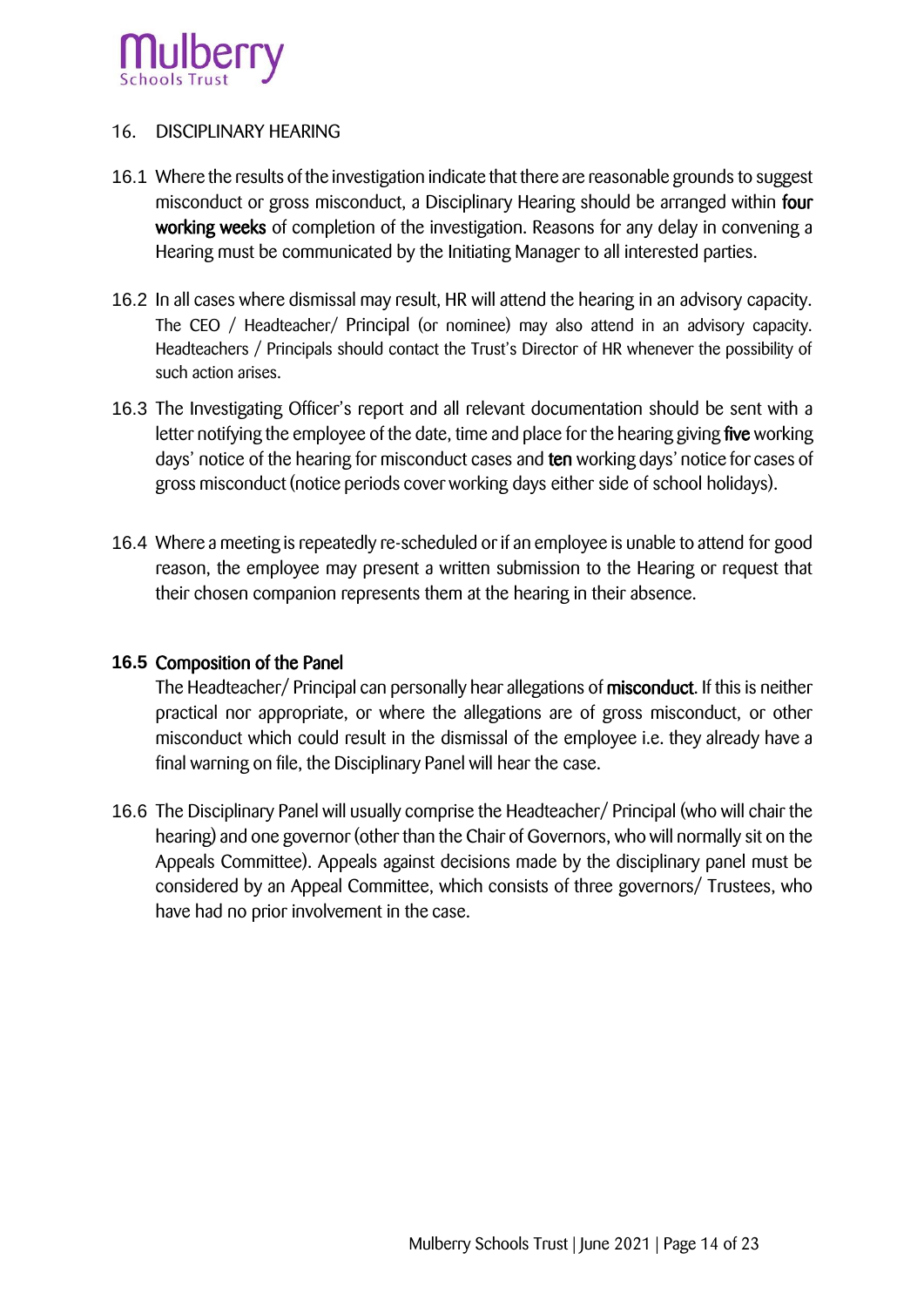

- 16.7 In cases of gross misconduct, the clerk to the governors must attend to take minutes of proceedings. It is their role to minute the significant points of the hearing and the decision of the panel but not to produce a verbatim record.
- 16.8 At the meeting, the Investigating Officer will explain the allegations and go through the evidence that has been gathered. The employee will be given the opportunity to set out their case and answer any allegations that have been made, including presenting evidence. Witnesses can be called by either side as part of the case.
- 16.9 Both the investigating officer and employee, and their trade union representative or work colleague can question the case put forward by the other party. The Headteacher/ Principal or governor panel may question any evidence presented and will be advised by HR.
- 16.10 The decision maker will consider all the evidence presented and determine whether there are reasonable grounds to believe that the alleged act or behaviour occurred and, if so, what level of disciplinary sanction (if any) should be applied.

#### <span id="page-16-0"></span>17. CONFIRMATION OF DISCIPLINARY OUTCOME

- 17.1 The panel will hold a short adjournment and, if possible, a decision will be given verbally at the end of the hearing to the employee and the investigating officer.
- 17.2 If a longer adjournment is required, the hearing will be concluded, and arrangements made to notify the employee (in person or by telephone) of the outcome within five working days
- 17.3 In either case, the outcome will be confirmed in writing to the employee, along with the right of appeal, within 10 working days of the hearing.
- 17.4 The outcome of the hearing can be one of the following:
	- Allegation not proven
	- revert back to informal management processes;
	- Written warning
	- Final written warning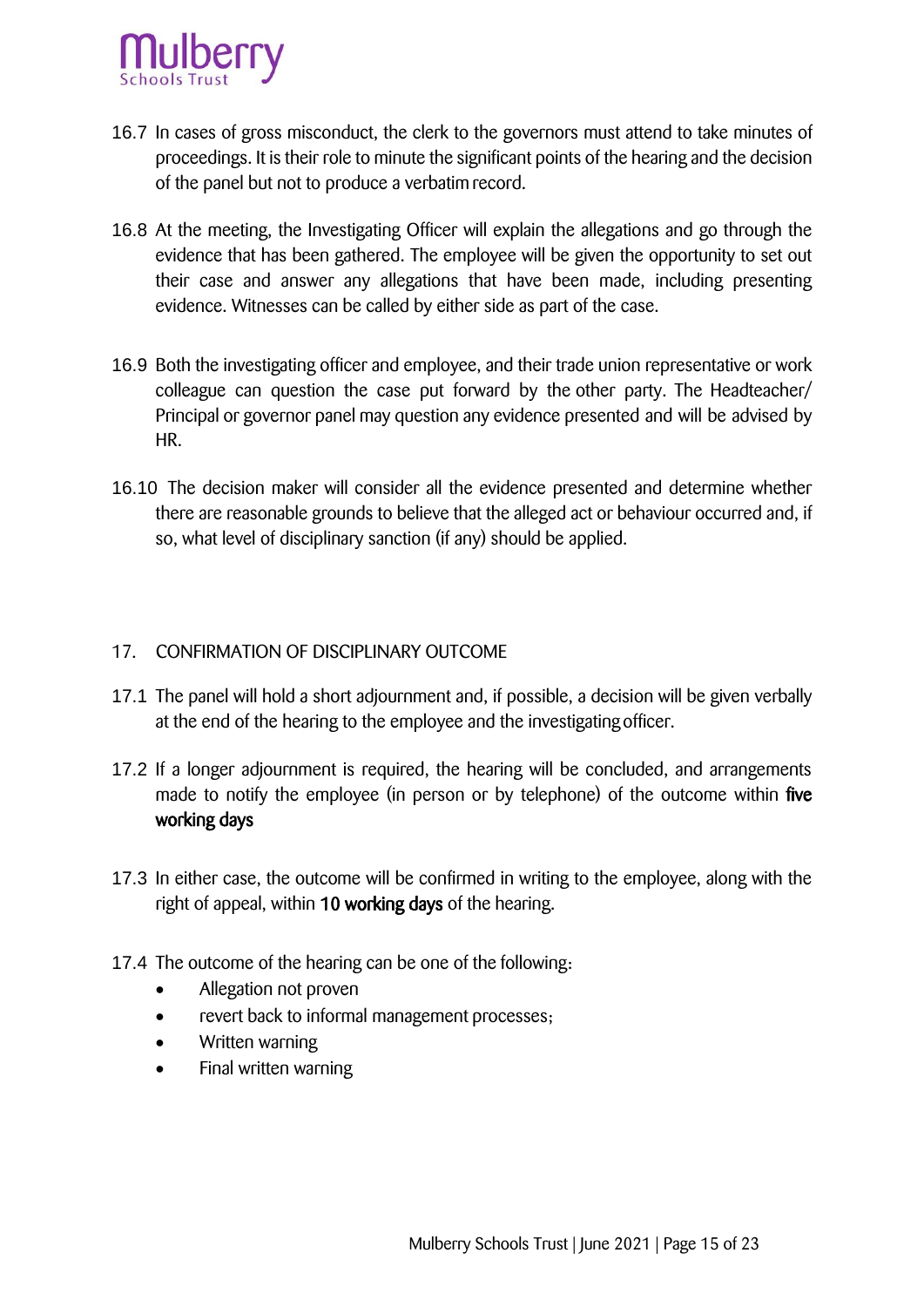

- Summary dismissal without notice (immediate, without pay in lieu)
- Dismissal with notice (remaining on file for the duration of the notice period)

The last option is only applicable where an allegation of misconduct, not amounting to gross misconduct, has been proven and there is a final written warning in effect with dismissal being the next level of disciplinary sanction.

- 17.5 Where an existing warning is already in place, the level of sanction imposed on a new occasion will be the same or higher than the one already in effect.
- 17.6 If the Headteacher/ Principal decides that a warning should be issued, the written confirmation will include:
	- The nature and level of the warning;
	- The reasons why it is being given;
	- The standards of conduct required in future;
	- The consequences of future misconduct;
	- The right of appeal.
- 17.7 If the Headteacher/ Principal determines that the employee should be dismissed, the written confirmation will include; the date of the end of the contract, details of any notice period, the reasons for the decision, and the employee's right of appeal.

#### <span id="page-17-0"></span>18. APPEAL

18.1 Employees have the right of appeal against all formal disciplinary action. In submitting an appeal, employees are asking the Trust Board's Disciplinary Appeal Panel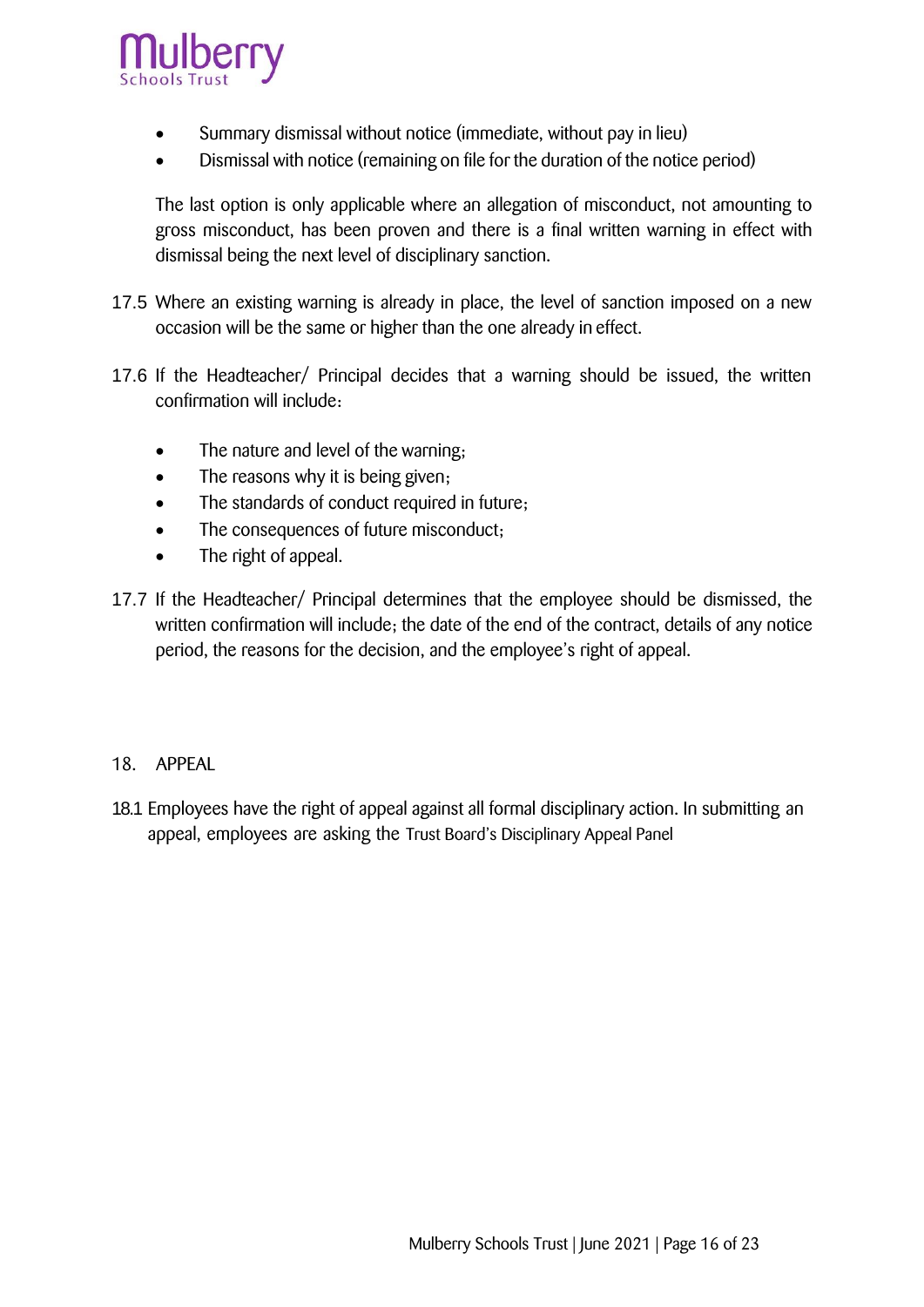

to consider the fairness and reasonableness of any disciplinary measures taken at the original Hearing.

- 18.2 Appeals against disciplinary action will only be considered on one or more of the following grounds:
	- (i) the **PROCEDURE** the grounds of appeal should detail how procedural irregularities prejudiced the disciplinary decision.
	- (ii) the FACTS the grounds of appeal should detail how the facts do not support the decision or were disregarded, misinterpreted, or were considered not relevant. They should also detail any new evidence to be considered.
	- (iii) the DECISION the grounds of the appeal should state how the act(s) of misconduct did not justify the level of disciplinary action taken or the act was one of misconduct rather than gross misconduct.
- 18.3 Appeals must be registered with the Chair of the Trust Board within ten days of the date of the letter confirming the disciplinary decision. Appeals received afterthis period will not be heard.
- 18.4 The appeal will concentrate on the area(s) of dispute only and will not be a re- run of the whole disciplinary hearing. Accordingly, it is important that the employee (or their representative) is explicit about the grounds for appeal and must provide clear and specific reasons in writing. Such written notice of appeal must include reference to any new facts the appellant intends to raise at the appeal.
- 18.5 Employees must present any new evidence which was unavailable at the time of submission of the appeal documentation at least three working days prior to the Appeal hearing so that management may have an opportunity to respond.
- 18.6 Appeals will be convened as soon as is reasonably practicable and the Appellant will be given five working days' notice of the time and venue of the Appeal hearing.
- 18.7 The result of the Appeal and the reasons for the decision will be conveyed to the Appellant immediately after the Hearing and will be confirmed in writing within five working days by the Chair of the Appeal Panel.
- 18.8 There will be no further internal right of appeal. The appeal decision may be:
	- To confirm the sanction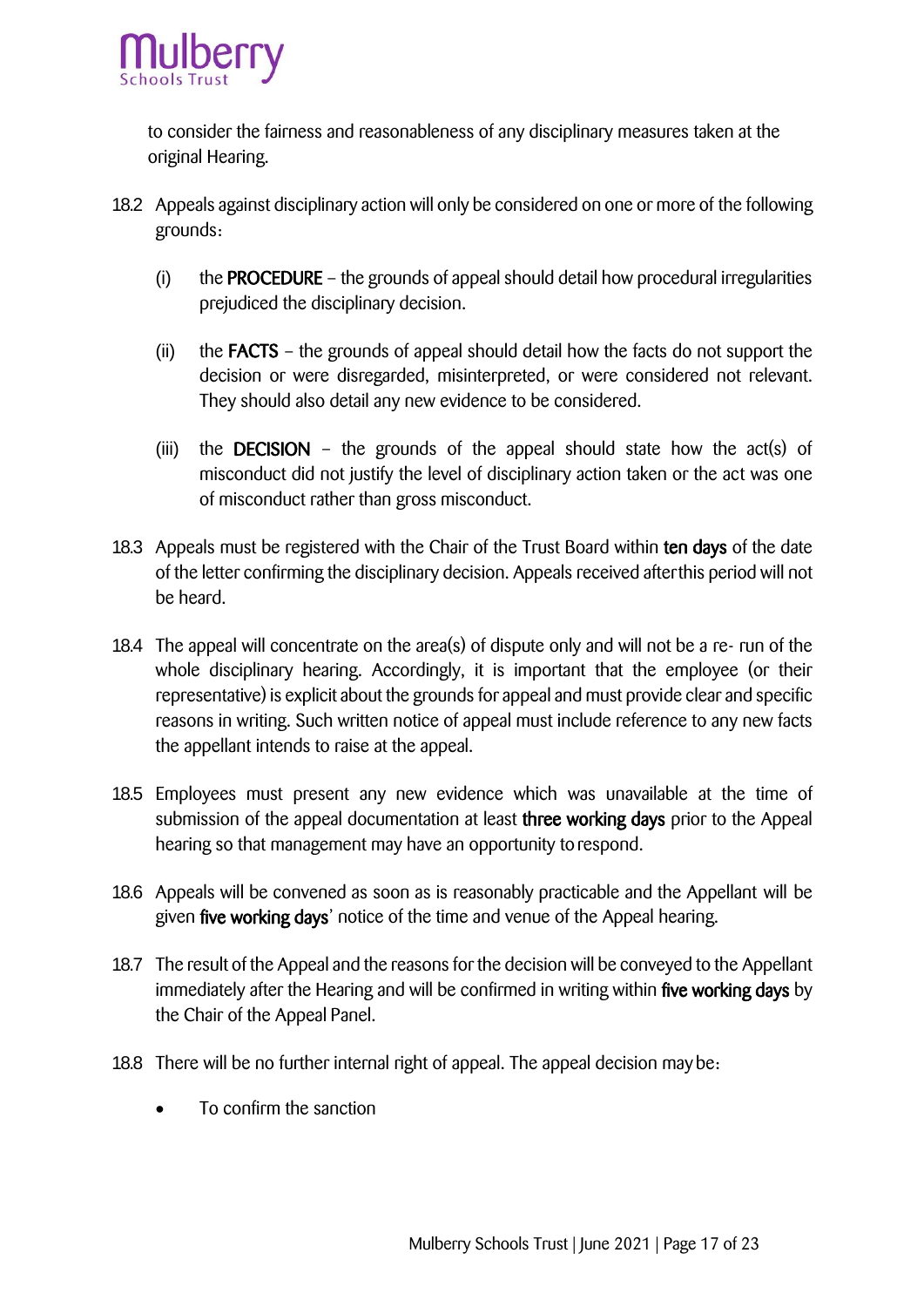

- To decrease the sanction
- To remove the sanction.

#### <span id="page-19-0"></span>19. ARRANGEMENTS FOR DEALING WITH ALLEGATIONS AGAINST THE HEADTEACHER/ PRINCIPAL

The procedure for dealing with allegations of misconduct against the Headteacher/ Principal will be as set out above, with the following variations.

19.1 Where allegations of misconduct involve Headteachers / Principals, the Chair of the Local Governing Body, or other designated governor, replaces the Headteacher / Principal in initiating any action that may be taken.

19.2

The powers for suspension will rest with the Chair of the Trust Board. Investigations will be carried out by an officer of the Trust or independent investigator appointed by the Chair of the Trust Board

<span id="page-19-1"></span>20. CONFIDENTIALITY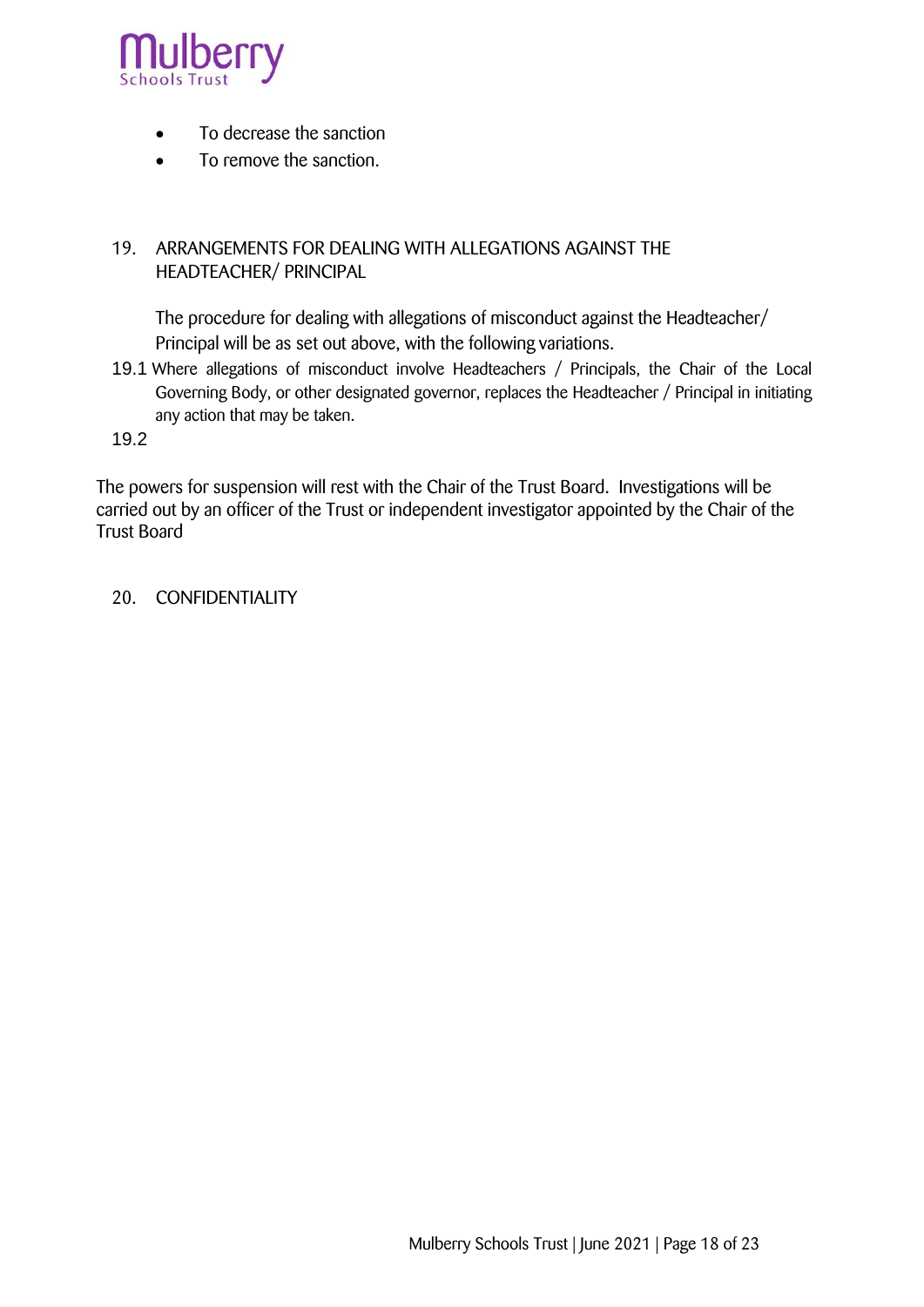

- 20.1 As part of Disciplinary and Grievance processes those involved may have access to information that is of a personal, confidential, sensitive, and/ or proprietary nature, for the purpose of fulfilling procedural obligations. For example: personal information related to staff such as names, e-mail addresses, salaries, employment information, and/or service issues, data, financial information ("confidential information").
- 20.2 All involved with any application of the disciplinary policy / procedure must:
	- Hold all confidential information in trust and strict confidence and agree that it shall be used only for the purposes required to fulfil employment obligations, and shall not be used for any other purpose, or disclosed to any third party.
	- Keep any confidential Information in a physically secure location
	- Maintain the absolute confidentiality of personal and confidential information in recognition of the privacy rights of others at all times, and in both professional and social situations.
	- Comply with all privacy laws and regulations, which apply to the collection, use and disclosure of personal information
	- At the conclusion of any discussions, or upon demand by management, return all confidential information, including prototypes, code, written notes, photographs, sketches, notes taken, to School/Trust possession and the responsible Headteacher/ Principal.
	- Not disclose confidential, personal and/or proprietary information to any employee, consultant or third party unless they agree to execute and be bound by the terms of this agreement and have been approved by the Trust / School / Trade Union in an official, legal capacity.
- <span id="page-20-0"></span>20.3 A breach of confidentiality or misuse of information could result in disciplinary action up to and including termination of employment.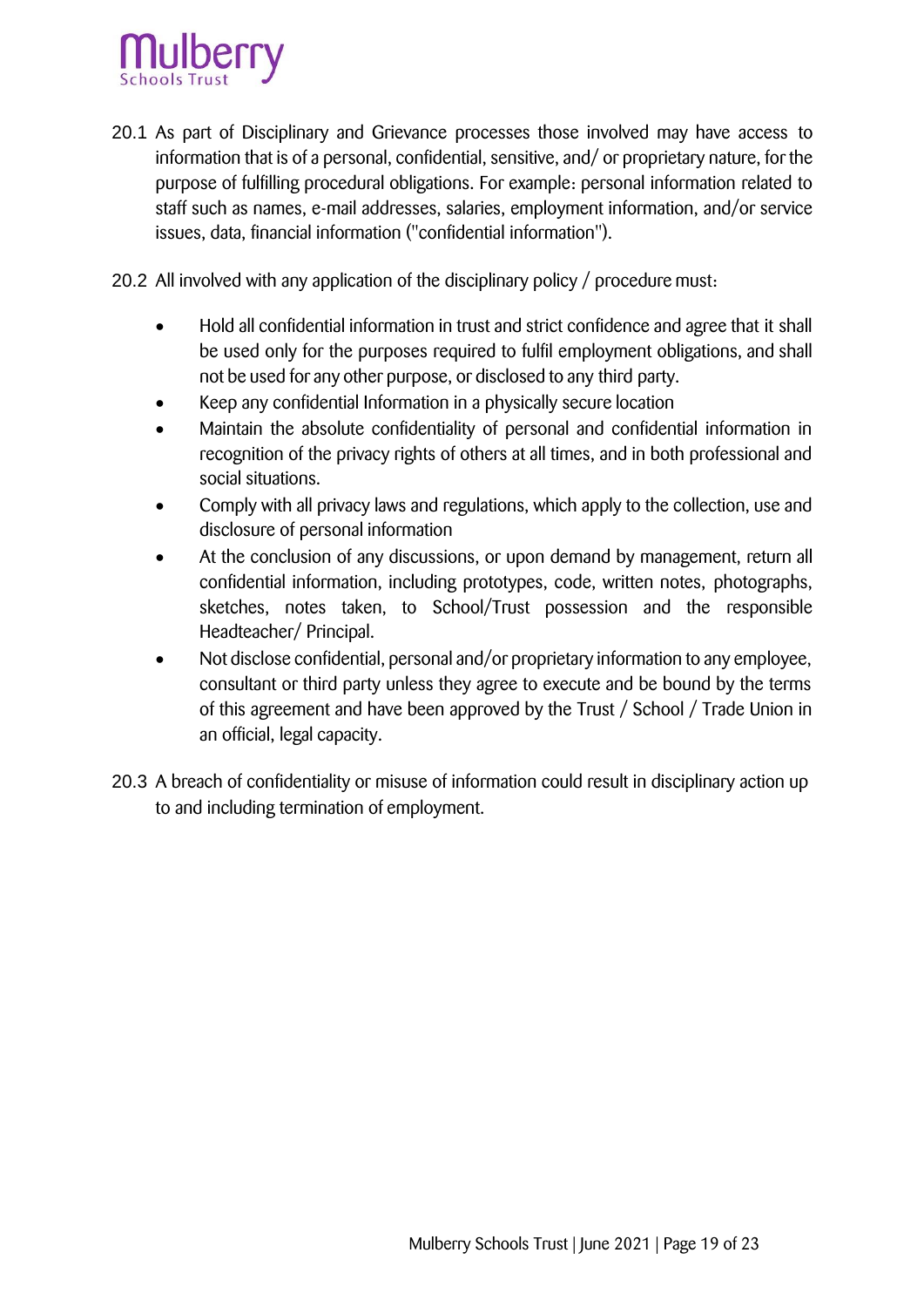

#### <span id="page-21-0"></span>APPENDIX 1: DISCIPLINARY OFFENCES

#### GROSS MISCONDUCT

"Gross misconduct" is the term given to misconduct that is so serious it undermines the contract of employment. A single act of gross misconduct will warrant dismissal, even if no previous warnings have been given. There is no definitive list of examples that constitute misconduct or gross misconduct and the examples given below are not exhaustive.

- (i) Defrauding or stealing from the School/Trust, its partners, members of the public, employees, or any other person or organisation with whom the employee comes into contact with in the course of employment. Examples include falsification for financial gain of any document such as timesheets, invoices, receipts, accounts, overtime claims, application forms; falsification of qualifications which are a stated requirement of employment or which result in financial gain.
- (ii) Attempting to steal or defraud and colluding with other parties to steal or defraud, or unauthorised use of or willful damage to School/Trust property will also be considered as gross misconduct.
- (iii) Corrupt or improper practices. Examples include improper use of official position for personal and/or financial advantage, or for the private advantage of some other person or organisation; failing to disclose private interests which conflict with the Trust's interests.
- (iv) Engaging in unauthorised employment or business during hours when contracted to work for the School/Trust e.g. when on sick leave, study leave or suspension.
- (v) Serious acts of discrimination, victimisation, bullying and/or harassment of any individual or group.
- (vi) Prolonged unauthorised absence from work (at least ten working days without contact).
- (vii) Inappropriate conduct towards or contact with pupils.
- ( $\vec{w}$ ) Maltreatment, abuse, or willful neglect of those in care, or whose personal welfare is otherwise the responsibility of the Trust.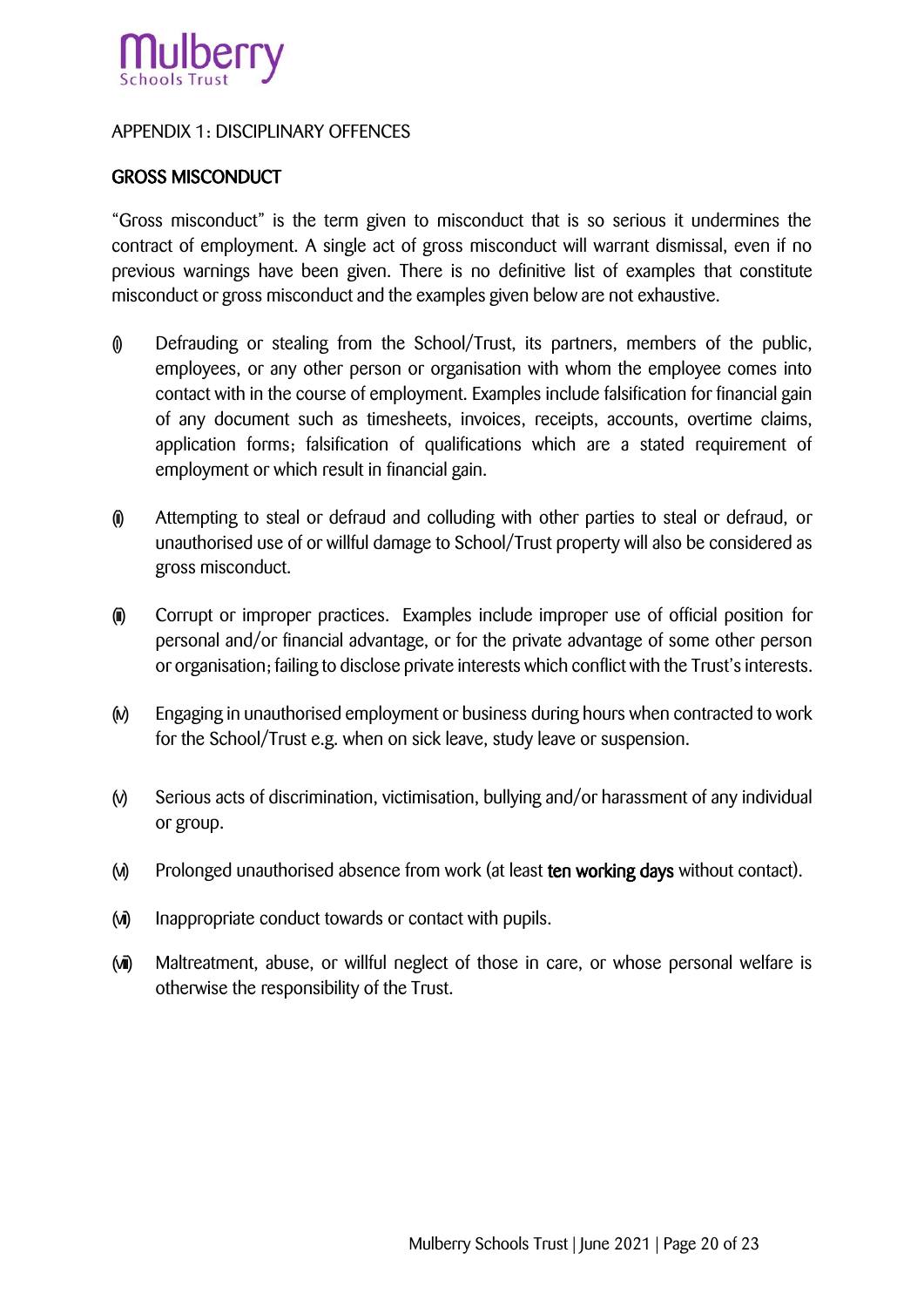

- (ix) Serious sexual offences and/or misconduct at work.
- (x) Serious breach of health and safety which endangers any individual e.g. damage to, misappropriation of, or neglect of safety equipment.
- (xi) Willful unauthorised disclosure of confidential information or data e.g. disclosure of sensitive personal information or commercially valuable information.
- (xii) Failure to report or record any matter which it is the employee's contractualduty (either expressed or implied) to report.
- (xiii) Fighting or acts of violence at the work place, serious threatening or abusive behaviour towards staff, Trust colleagues, pupils, governors, members of the public, clients, and elected Trustees.
- (xiv) Criminal offences outside work (including fraudulent activities such as claiming Housing Benefit or unemployment benefit etc.) which may affect the individual's employment suitability.
- (xv) Being incapable of adequately performing duties as a result of the abuse of alcohol or drugs.
- (xvi) Serious contravention of the Staff Computer Security Agreement or School/Trust's Policy on Internet Access and Social Media websites. Employees must not use electronic mail, the Intranet or Internet to deliberately access internet sites containing pornographic, racist, offensive, or obscene material or to use these to generally harass or threaten fellow employees or others.
- (xvii) Deliberate and willful negligence in job performance, likely to damage the School/Trust's reputation or have serious implications for service users or colleagues.
- (xviii) Gross negligence, incapability, or incompetence, including serious professional misjudgment, which destroys the confidence in the employee e.g. failing to supervise a contract which leads to serious financial loss to the School/Trust
- (xix) Obtaining a job by lies or deception in the course of selection procedures.
- (xx) Repeated acts or a pattern of behaviour that destroys the confidence in the employment relationship.
- (xxi) Making false claims under any of the School/Trust's policies and procedures.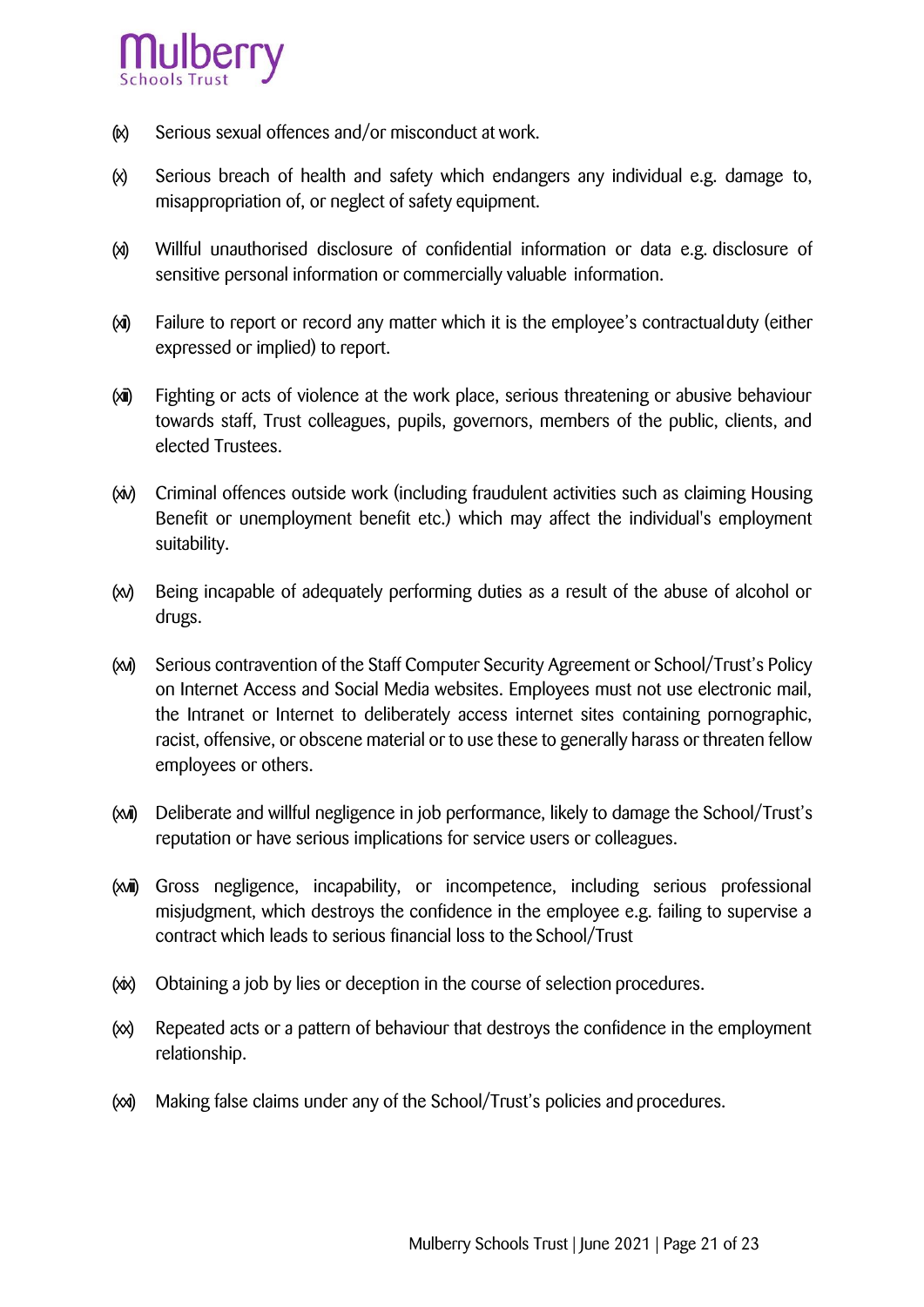

#### OTHER MISCONDUCT

- (i) Regular lateness for work
- (ii) Regular failure to follow employment rules e.g. reporting absence
- (iii) Refusal to obey a reasonable instruction of the Supervisor
- (iv) Negligence at work leading to loss, damage or wastage of schools/Trust's or public property
- (v) Improper, disorderly, or unacceptable conduct at, during or when arriving for work.
- (vi) Inappropriate drinking of alcohol at work
- (vii) Willfully inadequate work performance (poor performance or lack of capability will normally be the subject of Capability procedure)
- (viii) Abusive or threatening behaviour towards a member of the public, clients, fellow employees, elected Trustees
- (ix) Breaches of the School/Trust's Standing Orders and Financial Regulations
- (x) Neglect of duty e.g. where an employee without good cause fails to discharge the obligations placed on them by their contract of employment; or by carelessness orneglect causes any loss, damage or injury to occur to any person or property; or fails to report any matter it is his or her duty to report.
- (xi) Knowingly making false, misleading, or inaccurate oral or written statements to Trustees or other employees or members of the public.
- (xii) Disregard of the safety rules which have previously been brought to the employee's attention.
- (xiii) Engaging in other businesses without the required consent of the Headteacher/ Principal
- (xiv) Failure to notify the Head teacher/ Principal of any gift, benefit, hospitality, or other advantages in breach of the School's policy.
- (xv) Improper use of the Trust's e-mail, internet, and telecommunications.
- (xvi) Damage to or unauthorised use of Trust's property.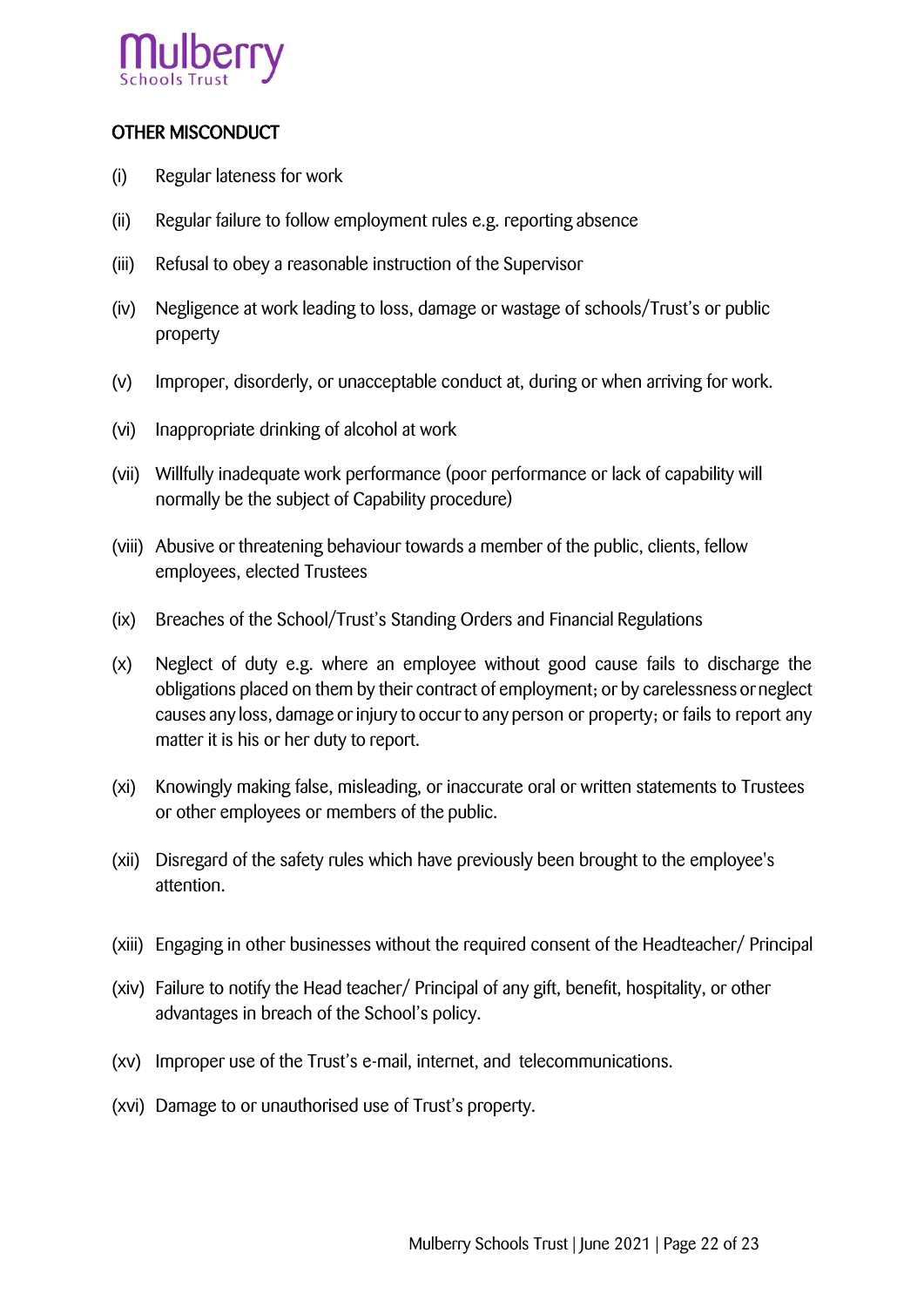

(xvii) Smoking in no smoking areas.

- (xviii) Persistently failing to follow to the Trust and Schools Acceptable Standards of Appearance.
- (xix) Persistently failing to display Trust/ School identification when at work.